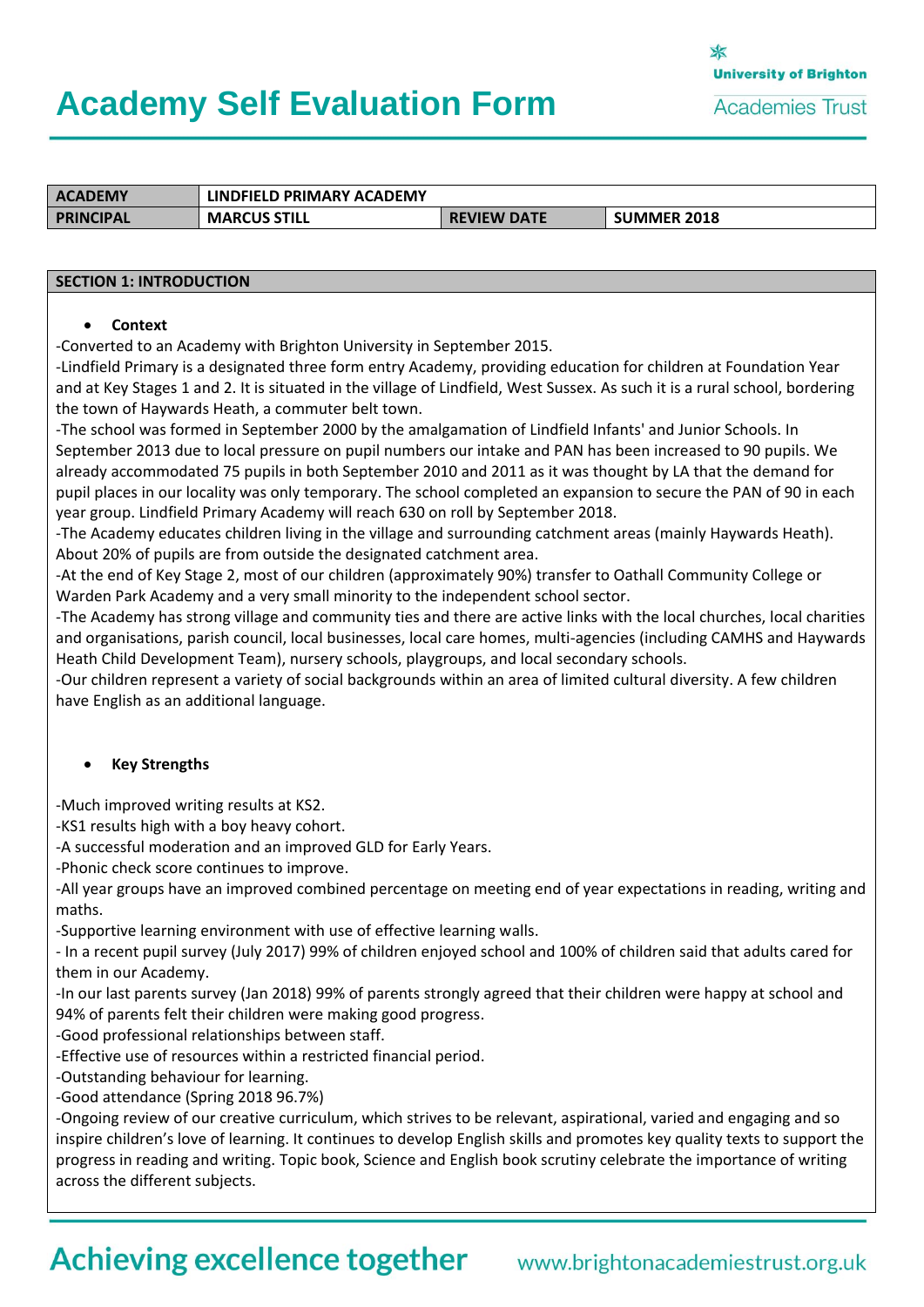#### **SECTION 1: INTRODUCTION**

#### • **Areas for Improvement**

Key Target 1 Improving writing across the curriculum.

Key Target 2 Improving attainment and progress in Maths across the Academy.

Key Target 3 Improve the percentage of children achieving expected standard in reading, writing and maths by improving the quality of teaching and learning.

Key Target 4 To ensure the progress of targeted groups across the Academy.

Key Target 5 To enrich the curriculum through the development of skills within Knowledge and Understanding.

#### **SECTION 2: AREAS FOR WHOLE SCHOOL DEVELOPMENT**

#### **SDP: Areas for Improvement (additional details)**

Key Target 1

Improving writing across the curriculum.

More able, greater depth, spelling focus, quality writing across the curriculum, raising the profile of reading and writing and evaluating planning format.

Key Target 2

Improving attainment and progress in Maths across the Academy.

Improving the percentage reaching expected standard and greater depth and closing the gap between girls and boys in year 2

#### Key Target 3

Improve the percentage of children achieving expected standard in reading, writing and maths by improving the quality of teaching and learning.

Using IRIS across the Academy, using Target Tracker to assist with teaching and learning, interventions evaluated from pupil progress meetings and a focus on differentiation

Key Target 4

To ensure the progress of targeted groups across the Academy.

Progress tracking, parental communication, quality first more able teaching, intervention evaluations and EAL monitoring

Key Target 5

To enrich the curriculum through the development of skills within Knowledge and Understanding. Update science curriculum, promote Geography curriculum, consistent R.E. skills progression, enriching Early Years Understanding of the World and a focus of the History curriculum

# **SECTION 3: PROGRESS MADE BY THE SCHOOL ON AREAS FOR DEVELOPMENT IDENTIFIED IN THE LAST FULL OFSTED INSPECTION (If Applicable)**

#### **Key Issue One:**

• Improve pupils' progress in mathematics from good to outstanding by providing greater challenge in lessons for pupils of above average ability. Progress

In 2017, the maths progress score was 0.2. 74% of children achieved expected standard and 22% achieved a high standard.

Current in house data for higher standard in 2018 is 31%

#### **Key Issue Two:**

- To achieve greater pace in lessons and reduce teacher talk time.
	- Progress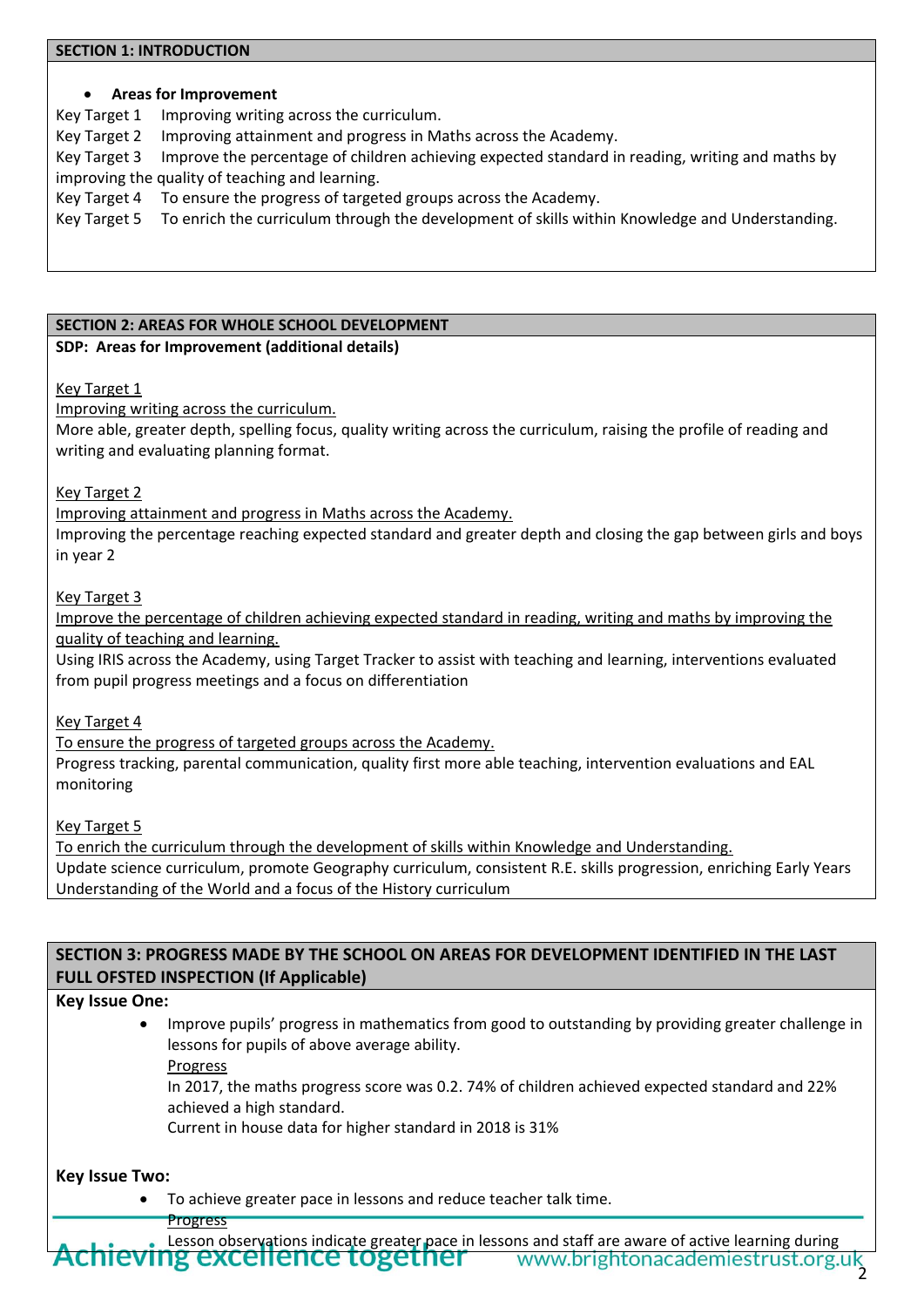# **SECTION 3: PROGRESS MADE BY THE SCHOOL ON AREAS FOR DEVELOPMENT IDENTIFIED IN THE LAST FULL OFSTED INSPECTION (If Applicable)**

carpet time. See lesson observation feedback from Autumn, Spring and Summer 2017-18.

#### **Key Issue Three:**

- Improve the consistency of teachers' marking in order to ensure that pupils' next steps in learning are linked more closely to their individual targets.
	- Progress

Regular meetings and trialing of ideas across the school to improve developmental marking/feedback. Regular book scrutiny to ensure consistency and ways forward are addressed. Emphasis on reflective learning. Staff meetings to focus on the impact of marking. Policy introduced and regularly reviewed

#### **SECTION 4: EFFECTIVENESS OF LEADERSHIP AND MANAGEMENT**

**How leaders and managers demonstrate ambition, have high expectations; academic and behaviour, accuracy of SSE, appropriateness of curriculum, use additional funding, promote British values, improve teaching and learning, support/develop staff, monitor all pupils' progress, equality of opportunity, governance, parental engagement and partnerships, additional funding, safeguarding, keep pupils safe from abuse, sexual exploitation, radicalisation. Governance: Trust and LGB: communicate the vision, challenge and support leaders, monitor teachers' pay and performance, PM of Principal, impact of teaching on progress, accurate information about the academy, finances managed**

#### **SEF Grade: OUTSTANDING**

# **Key Strengths:**

-The Principal, Local Board and staff have ambitious vision for the Academy underpinned by data analysis, rigorous monitoring and target setting. All Leadership have a highly accurate understanding of the strengths and weaknesses of the Academy.

-The Academy has a culture of a calm, orderly and respectful environment which underpins the smooth running of it. -Both the Principal and Vice Principal have significant responsibilities for teaching and learning standards throughout the Academy.

-Challenging targets are set each year for pupils' attainment and progress and in all areas of the Academy's work. These are carefully monitored and used as important means of judging the Academy's success.

-The SLT, supported by Subject Leaders, are successful in monitoring, evaluating, reviewing and improving teaching and learning. Leaders demonstrably work hard to monitor, improve and support teaching. Teaching quality is sustained at a high level.

-The Principal provides opportunities and support for staff development. All staff are encouraged to engage with both internal and external opportunities for professional enhancement.

-All staff have had Performance Appraisal. Interim reviews in the spring term have also been put in place. Training for staff on how to close the gap between disadvantaged children and their peers.

-Improved communication with parents in SEN. (parent survey)

-The Academy is continuing to develop a peer/coaching cycle within the use of IRIS.

-Academy Improvement Plan Key Targets developed by all staff. Action Plans written and reviewed on an annual cycle based on Academy data.

-Academy Improvement Plan for Subjects is developed by subject leaders and is also reviewed annually.

-The budget is targeted on the educational priorities and each year it is carefully balanced. Financial planning and financial management are efficient and great care is taken to use all resources effectively and economically to raise standards and improve progress.

-Leaders provide staff meetings and INSET days to improve teaching and learning and professional development for all staff.

-The curriculum is bespoke to the Academy and developed around the needs and experiences of our children. The curriculum has vastly evolved since the previous inspection and is underpinned by clear basic skills, with clear continuity and progression. At the heart of the curriculum is the need to provide children with real, first hand experiences.

-Coordinators review and write action plans to show developments in all subjects to maximize children's learning.

- We have a strong locality with an ethos of sharing expertise and CPD opportunities. Good practice is also shared through staff meetings, INSET Days, moderation sessions and year group meetings.<br><del>ACTITEVITIS EXCEITENCE LOSELTIE</del>T WWW.brighte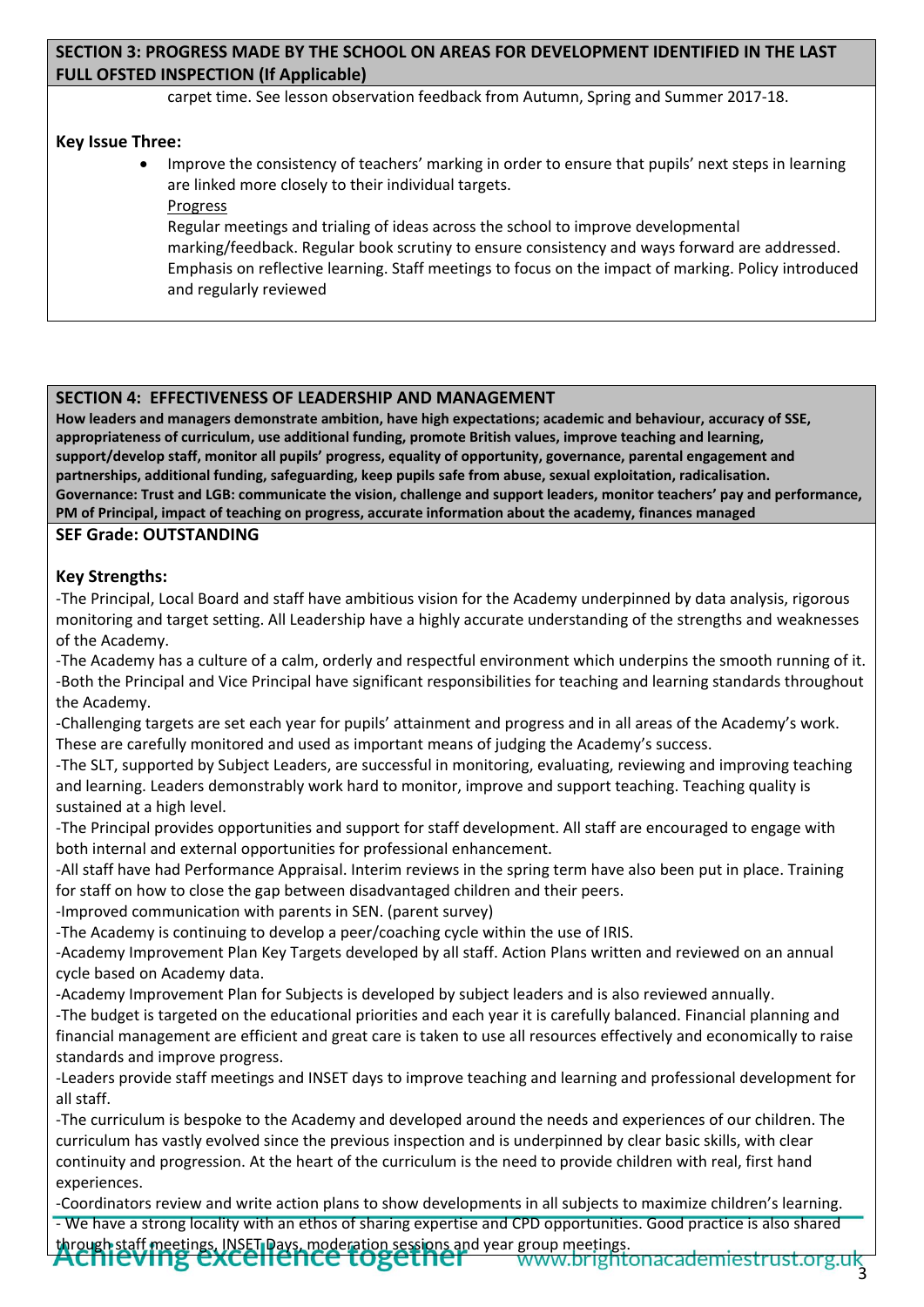#### **SECTION 4: EFFECTIVENESS OF LEADERSHIP AND MANAGEMENT**

**How leaders and managers demonstrate ambition, have high expectations; academic and behaviour, accuracy of SSE, appropriateness of curriculum, use additional funding, promote British values, improve teaching and learning, support/develop staff, monitor all pupils' progress, equality of opportunity, governance, parental engagement and partnerships, additional funding, safeguarding, keep pupils safe from abuse, sexual exploitation, radicalisation. Governance: Trust and LGB: communicate the vision, challenge and support leaders, monitor teachers' pay and performance, PM of Principal, impact of teaching on progress, accurate information about the academy, finances managed**

-Silver Arts Mark and Gold School Games Kite Mark have been gained. They have all been implemented through a cross Key Stage approach and therefore have had greater impact.

-Extra-curricular before and after school clubs include a wide of range activities e.g. art, dance, sport, music and coding.

-Weekly SMT/SLT meetings enable strategic planning and action regarding Academy life.

-Forest Schools programme that enhances the Science curriculum for all Year 4 children and children on our Pupil Premium register.

-Termly Pupil Progress Meetings based on the internal tracking system happen with staff discussing disadvantaged children and more able children. If targets not meet then interventions identified on Action Plans.

-Structured Read, Write Inc. phonics programme with proven results.

**-**Intervention programmes delivered across the school to support identified children in making developments to close the gap between them and their peers.

-Year 2, 5 and 6 booster groups in Writing and Maths are taking place.

-The Local Board are fully involved in the life and leadership of the Academy and are aware of the strengths and weaknesses of the Academy in general.

-Personalised learning is evidenced through differentiation and use of ILPs.

-The Academy provides a range of opportunities to hear the views of hard to reach parents and careers or those of vulnerable pupils through the use of the Learning Mentor and FACs Project.

Read, Write Inc. 1-1 programme delivered with outstanding results.

-The Academy's arrangements for safeguarding pupils meet all statutory requirements in full and they are very effective in providing an environment in which children thrive and do well.

-Both the Principal and Vice Principal has successfully completed Safer Recruitment course.

-The principles of The Children Act underpin all our work to ensure that in all we do children flourish in a supportive environment for learning. The Academy's arrangements for safeguarding pupils meet statutory requirements and give no cause for concern.

-Academy Leaders have implemented effective procedures for the safeguarding of pupils and have successfully met all current government requirements, for example, child protection procedures and risk assessment. All staff are fully trained in safeguarding and safeguarding is a major part of all new staff induction procedures.

-CPOMS has been introduced for greater efficiency within Safeguarding.

-There is a single central record of the checks made. Safety and security checks are carried out in line with DCSF requirements and records are kept. There are a high number of staff with appropriate training in first aid and recognised qualifications.

-There are 4 Designated Leads for Child Protection.

- The Principal completes the annual safeguarding return to LA.

-Disqualification by Association form completed by all personnel in school building.

-Staff complete the county 'Evolve' risk assessment for all educational visits.

-Staff supported in risk assessments by the EVC.

-Regular fire drills are held.

-The premises manager ensures annual PAT testing occurs, liaises with the visiting tree surgeons and completes the annual fire inspection. Monitoring of outside play equipment and checking water temperature occurs monthly. -The Academy office monitors DBS checks and ensure the central record is up to date.

-Statutory policies are in place and are regularly reviewed by the Local Board and staff including: equal

opportunities, behaviour management, health and safety, anti-racism and anti-bullying and child protection.

-First aid training is arranged for our mid-day supervisors and teaching assistants when needed.

-The Local Board have been DBS checked and have the necessary Safeguarding training.

-Our Medicines Officer monitors, evaluates and reviews current practice.

# **Areas for Development:**

-To continue to recruit teachers, at all levels, who demonstrate potential to be future School Leaders. -Continue to raise the leadership potential and leadership capacity of all staff.

**Achieving excellence together** www.brightonacademiestrust.org.uk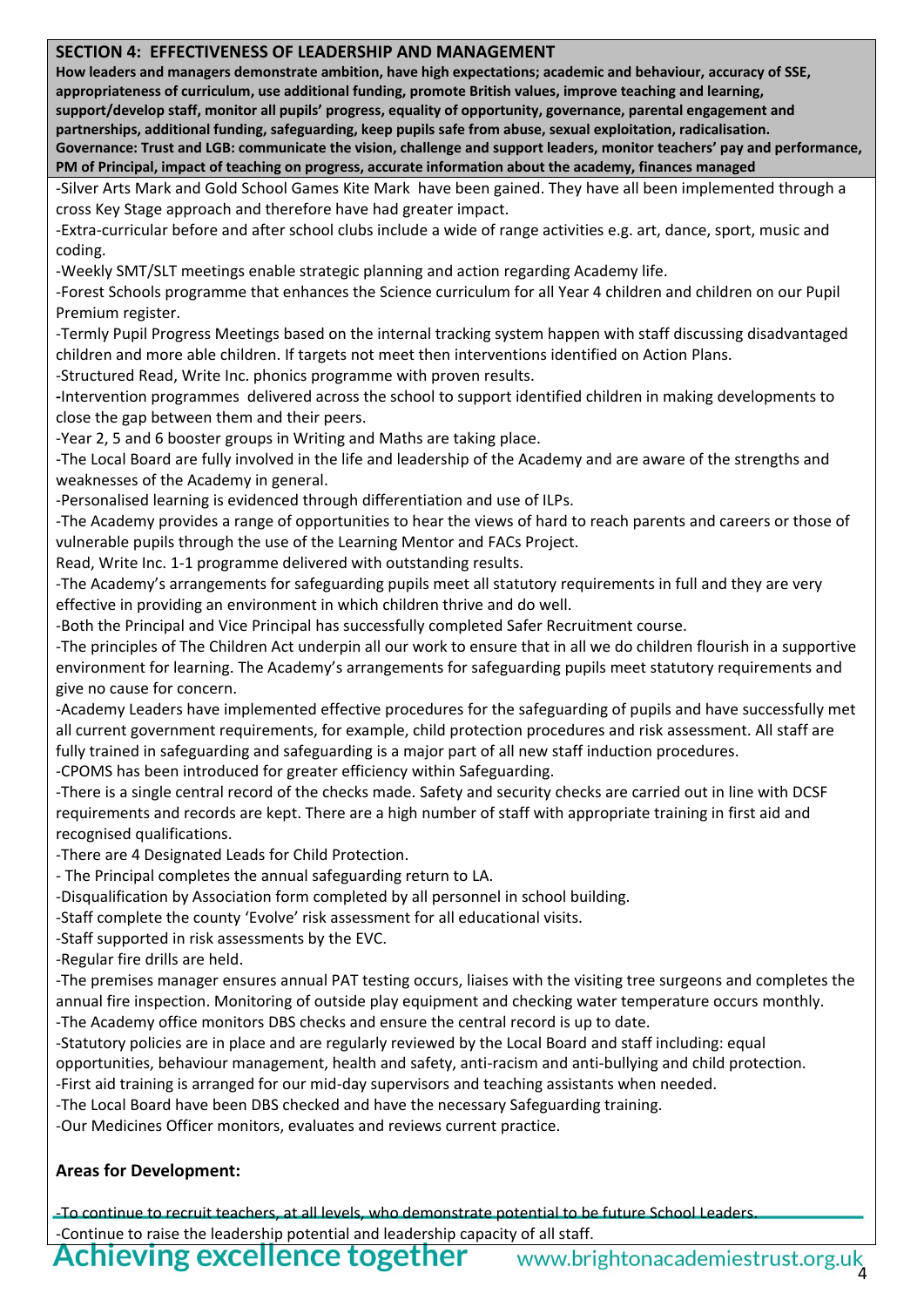#### **SECTION 4: EFFECTIVENESS OF LEADERSHIP AND MANAGEMENT**

**How leaders and managers demonstrate ambition, have high expectations; academic and behaviour, accuracy of SSE, appropriateness of curriculum, use additional funding, promote British values, improve teaching and learning, support/develop staff, monitor all pupils' progress, equality of opportunity, governance, parental engagement and partnerships, additional funding, safeguarding, keep pupils safe from abuse, sexual exploitation, radicalisation. Governance: Trust and LGB: communicate the vision, challenge and support leaders, monitor teachers' pay and performance, PM of Principal, impact of teaching on progress, accurate information about the academy, finances managed**

-Ensure that the Academy appraisal system continues to both challenge staff and support them in providing the best possible teaching and learning for all children.

-To further develop quality first teaching via the use of IRIS coaching technology.

-To continue to be more efficient and monitor the Academy budget.

-To continue to monitor and evaluate our curriculum against National Standards.

-To continue to develop effective assessment of the foundation subjects.

-To update the critical incident procedures in line with the Trust.

-Continuing and continuous vigilance in all matters related to safeguarding.

#### **SECTION 5: QUALITY OF TEACHING. LEARNING AND ASSESSMENT**

**Teachers: impact on learning, use of transition information to plan, pupils' views, information form professional discussions, parents' views, pupils' work, accuracy of assessment, impact of LY teaching, including across the curriculum, addressing inconsistency in teaching of maths**

**SEF Grade: OUTSTANDING**

#### **Key Strengths:**

-Teaching is good or better because teachers have high expectations of pupils and pupils make good progress. This is seen in lesson planning where there is clear differentiation for all groups of learners. Tasks are challenging and more able pupils are given additional challenges to ensure that they make rapid progress. (Teaching Observation focus Summer 2017) Planning demonstrated differentiated tasks for all children to be challenged and supported. (Teaching Observation focus Autumn 2017) Resources within the classroom environment are appropriate for the focus of greater depth writing. (Teaching Observation focus Spring 2018)

-The monitoring, evaluation and support of teaching and learning play a key role in our school's effectiveness and improvement. Termly observations are undertaken by the Principal and Vice Principal and the focus of these audits has a specific theme and feedback is given on all lessons.

-During lesson observations, the Principal and Vice Principal work with children. Subject leaders given release time to monitor their subject if applicable and coaching style feedback given to individual teachers.

-To ensure staff keep up to date and informed, regular staff meetings are held and a range of training courses are provided. Within the locality sharing of good practice through INSET and twilight sessions are held and practitioners are encouraged to share good practice. Regular moderation of work and a termly book scrutiny by the SLT ensure consistency is maintained and ways forward are identified.

-Focus of lesson observations have included Summer 2018-maths, with a focus on reasoning, Spring 2018- writing with a focus on greater depth, Autumn 2017- supporting groups within the class, Autumn 2016-general classroom practice, Spring 2017-scaffolding for learning, Summer 2017-challenge of the more able, Autumn 2015-maths, learning how to learn, Spring 2016,-writing, differentiation within the class, summer 2016, peer observations, Autumn 2014, maths, any area, Spring 2015, writing, how to support groups and Summer 2015, peer observations. -Successful learning walks have taken place with other locality Head Teachers who have praised the Academy learning environment. Termly staff learning walks to enable sharing of good practice.

-Teachers' professional expertise is very good across the curriculum and in all key stages. Drawing on excellent subject knowledge, teachers plan astutely and set challenging tasks based on systematic, accurate assessment of pupils' prior skills, knowledge and understanding. They use their expertise very effectively to deepen pupils' knowledge and understanding and to teach them the skills needed to learn for themselves and become increasingly independent.

-Writing and Maths moderations in the Academy ensure staff focuses on consistency across year groups and progression across the Academy.

-Judgements Quality Assured by Academy Improvement Partner. ( Peer Review / see external reports) -Teaching assistants make a strong contribution to the high quality of teaching and learning. Teaching assistants are used effectively to deliver classroom support and intervention programmes that contribute to high standards and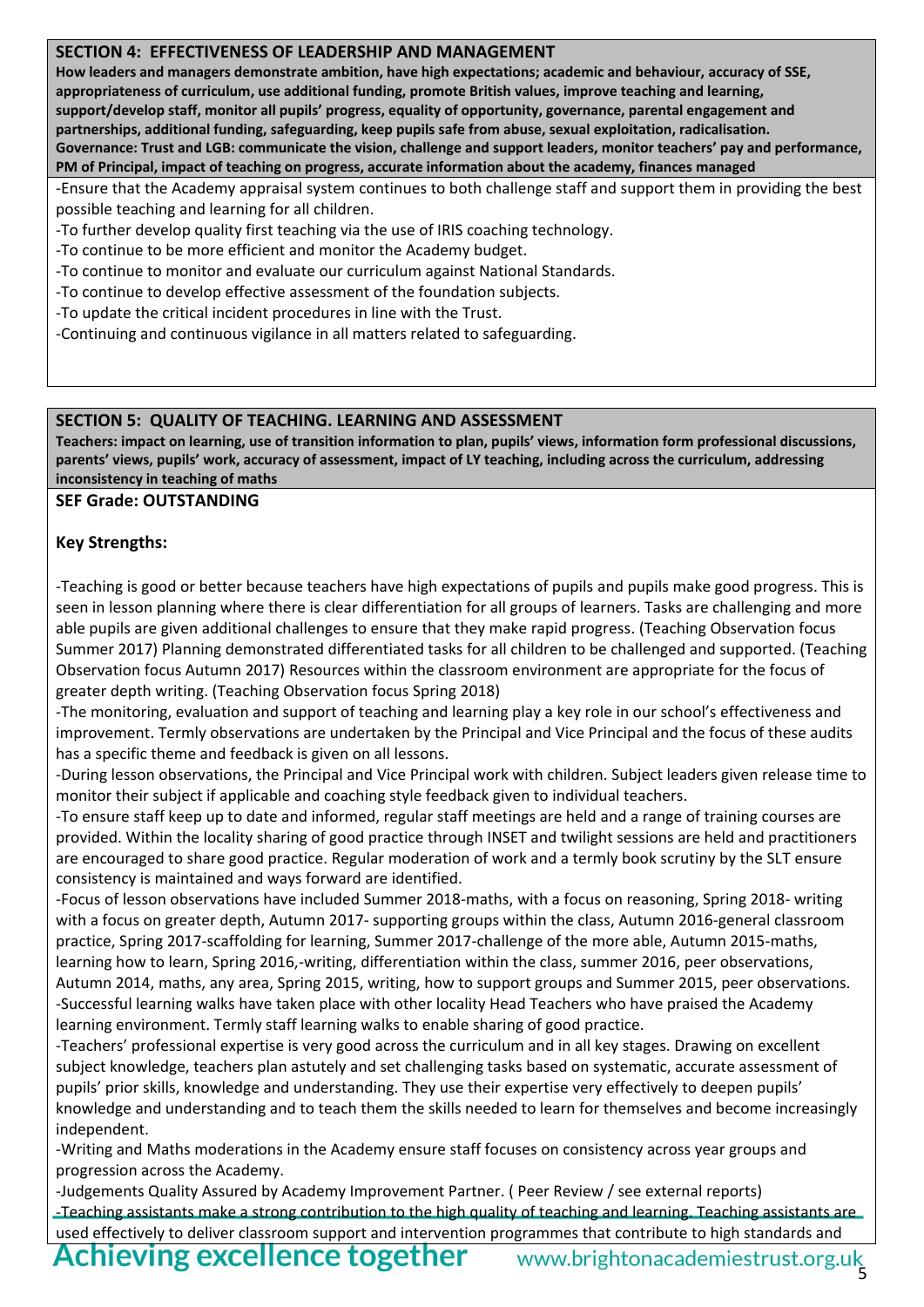### **SECTION 5: QUALITY OF TEACHING. LEARNING AND ASSESSMENT**

**Teachers: impact on learning, use of transition information to plan, pupils' views, information form professional discussions, parents' views, pupils' work, accuracy of assessment, impact of LY teaching, including across the curriculum, addressing inconsistency in teaching of maths**

#### achievement.

-Regular home learning is set to enhance the quality of learning.

-Pupils with SEN are well supported both in and out of lessons. The good level of differentiation ensures that School SEN Support K pupils have work that is well matched to their needs and make good progress. Pupils with a statement or EHCP of SEN are supported by high-quality, well-trained teaching assistants who provide a balance between support and letting the pupil do the work for themselves. Teaching promotes perseverance, confidence and independence.

-The teaching of reading and writing is good. It is a strength of the Academy. In the Early Years Foundation Stage, KS1 and KS2, a wide and appropriate range of reading strategies are used including RWInc phonics. We have had a focus on deep learning and mastery in INSET sessions.

-The teaching of maths is seen as good and continues to improve. We have implemented a new curriculum, developed regular fluency time and continued to provide opportunities for children to be challenged.

Pupils work in a variety of classes, mixed ability, ability, across year group, across KS groups for a variety of lessons, this enables them to work together and collaborate.

-Curriculum focus weeks, where children have had the opportunity to work across year groups have been very successful. E.g. Arts week, Book Week and World Arts Festival.

-We encourage pupils to ask questions to foster their curiosity and enthusiasm for learning. Questioning and discussion promote learning with notable impact on the quality of learning.

-The marking policy ensures that constructive feedback is regularly given to a pupil which is of high quality, leading to high levels of engagement and interest. As an Academy we have timetabled periods for children to Review and Reflect on their learning through the 'Crystal Ball' moments.

-Regular feedback is given to all pupils during the teaching and learning process as part of an on-going, high quality, learning dialogue between the teachers, support staff and pupils. This ensures pupils know how well they are doing and what they need to do next to improve.

-Regular engagement with parents include, teacher drop in sessions, 'Principal Pop In' sessions, Newsletters, Read Write Inc. information letters, 'Welcome to the year group' meetings , '6 weeks in' meetings, parent volunteer requests, Learning Mentor sessions, ILP's, parent survey, Interim Reports and End of Year reports and Community events.

-There are regular updates on the Academy website.

-Regular Tweets on Twitter.

-Involvement in National/World events which include, World Book Day, National Letter writing week and World Internet Safety Day.

The parent survey from December 2017 stated that 99% of parents agreed that their child is happy at school. -In response to feedback from the parent survey, a number of curriculum meetings were held.

-Parent information evenings have included: 6 weeks in, E-Safety, Year 1 Phonics, Year 2 SATS, Year 6 SATS, Assessment without levels and Supporting Maths at Home.

-The policy for Equal Opportunities and Inclusion within Lindfield Primary Academy adheres to the guidelines laid down by the West Sussex Education Authority and the Academy Trust. Its purpose is to actively support the practice of a code of equal opportunity and inclusion across all aspects of school life. It is complementary to the county council's Equal Opportunities in Employment Policy, which sets out the key areas to consider with regard to employment. The Academy follows these guidelines with respect to all rights of employment.

-The Academy has a very effective policy and strategy for assessing, recording and reporting pupils' progress that meets the needs of all pupils including those with special educational needs.

-A focus on assessment for learning has had a positive impact on teachers' planning which is clearly focused on learning outcomes and success criteria. Pupils benefit from shared understanding of objectives and the increased use of self and peer evaluation.

-Half termly pupil progress meeting are held to address progress and attainment.

-Mock SATS held for Year 6 children for process and procedures. This also includes mindfulness and a breakfast club. -Use of the Framework in years 2 and 6 to enable pupils to assess their own learning and next steps.

-Self and peer assessment has strengthened pupils' knowledge and understanding of what the next steps are in their learning and pupils are able to articulate these.

-The Academy's assessment for learning processes are robust with internal moderation of teacher assessment informing pupil attainment which is tracked and analysed to identify under achievement in reading, writing, maths and science. This informs the intervention provision map for reading, writing and maths.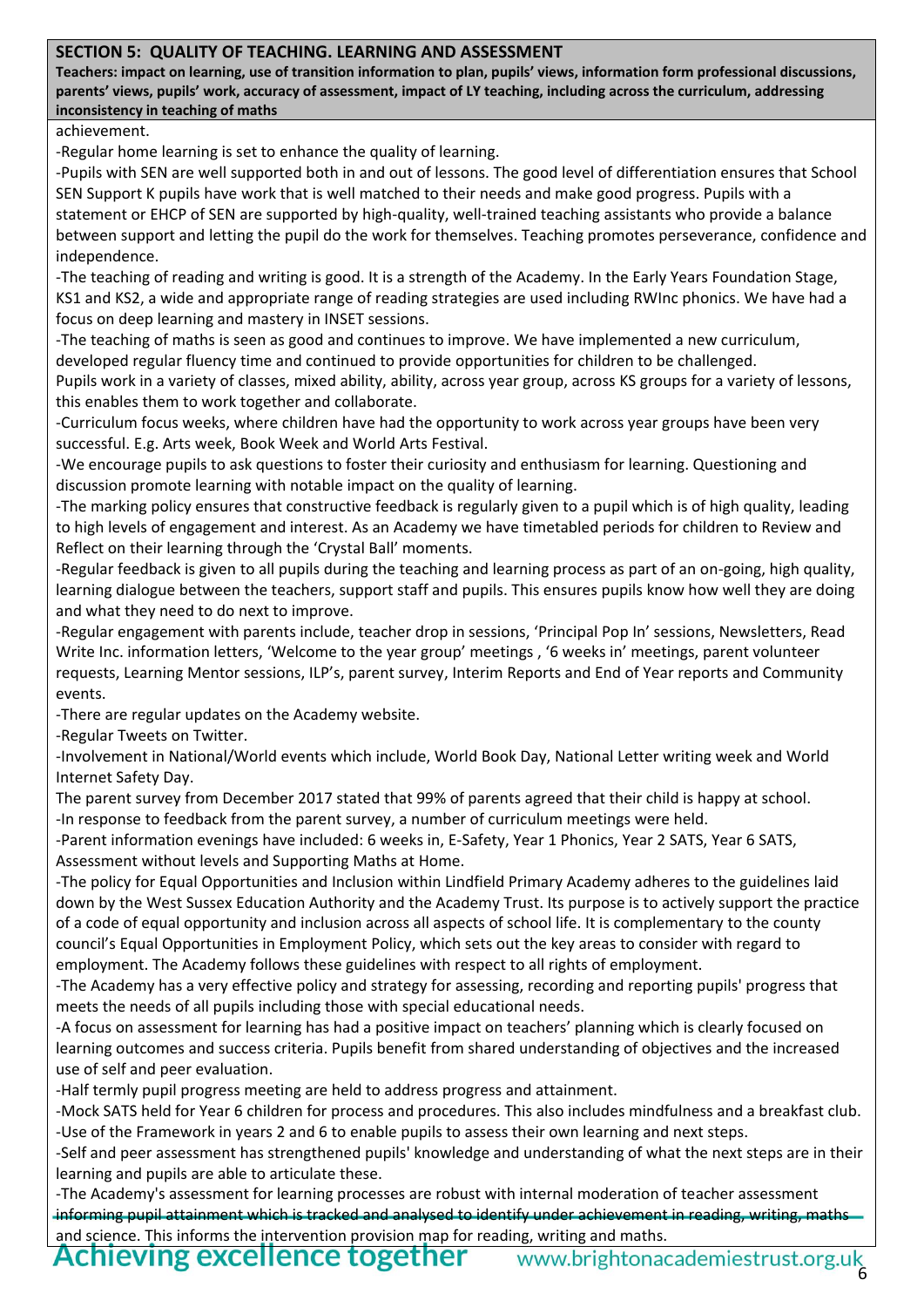### **SECTION 5: QUALITY OF TEACHING. LEARNING AND ASSESSMENT**

**Teachers: impact on learning, use of transition information to plan, pupils' views, information form professional discussions, parents' views, pupils' work, accuracy of assessment, impact of LY teaching, including across the curriculum, addressing inconsistency in teaching of maths**

-Individual targets in English and Mathematics are shared with pupils. They make pupils' next steps for learning explicit.

-IRIS connect used to improve teaching and learning across the Academy. This is also linked into teachers performance appraisal.

-Participation in IRIS research project with Brighton University, using video as a tool to support teacher professional development. Learning conversations were recorded during 6 observations using IRIS video technology and sent to Brian Marsh to assist in his research about teaching and learning. Positive feed back was given to the coaching pair at the end of the project about their learning conversations and their participation in this project. A report will be written and sent to the teachers involved, which will then be shared with the staff.

# **Areas for Development:**

-Ensure that the level of expectation and learning tasks remains high throughout lessons, so that more able pupils are consistently being challenged.

-To achieve 85% meeting end of year expectation combined, across the year groups.

-To develop coaching within IRIS.

- -Ensure that Reading, Writing and Mathematics continue to be seen as fundamental to every pupil's success.
- -Ensure that all our children continue to have a love of learning and a thirst for knowledge.

-Links made with Hurstpierpoint College for Masterclasses.

- -Links made with Oathall for Science, DT and Art.
- -Links made with Burgess Hill Academy for Maths.
- -To continue to adhere to the Equal Opportunity Policy.

#### **SECTION 6: PERSONAL DEVELOPMENT, BEHAVIOUR AND WELFARE**

**Trends over time, documentary evidence, how poor behaviour is tackled, use of exclusion, differences between groups, vies of stakeholders, views of pupils, case studies.**

#### **Attendance:**

**Overall attendance and PA, for all and for different groups, improvements in attendance, punctuality**

# **SEF Grade: OUTSTANDING**

# **Key Strengths:**

**-**Our Values and our school charter of Rights and Responsibilities underpin and consolidate positive behaviour throughout the Academy. The Academy has a Good Behaviour Code and a Good Behaviour Policy. (reviewed July 2017)

-The Academy has updated and reviewed the 'Anti bullying Policy'.

-Good use of pupil voice (July 2017) through an active school council, peer mediators and house captains. -Children show high levels of engagement, courtesy, collaboration and cooperation in and out of lessons. Pupils get on very well together in lessons and at social times. These good relationships underpin learners' achievement and progress. They have excellent, enthusiastic attitudes to learning, enabling lessons to proceed without interruption.

Progress is very good. Learners support each other and show high levels of concern and care for others.

-Children have plenty of opportunities to celebrate their learning e.g. weekly sharing assemblies, weekly celebration assemblies, art exhibitions, locality enrichment opportunities, music concerts, Year 6 drama productions, Christmas shows and community choir/dance events. This gives the children pride in their achievement and commitment to learning, supported by a positive culture across the whole school.

-Strategies for positive learning behaviour have been put in place e.g. crystal ball moments, what to do if you are stuck? (The 3 Bs) and Growth Mindset problem solving solutions. These strategies promote self-confidence,

selfawareness and an understanding of how to be a successful learner.

<u>v.brightonacademiestrust.or</u> 7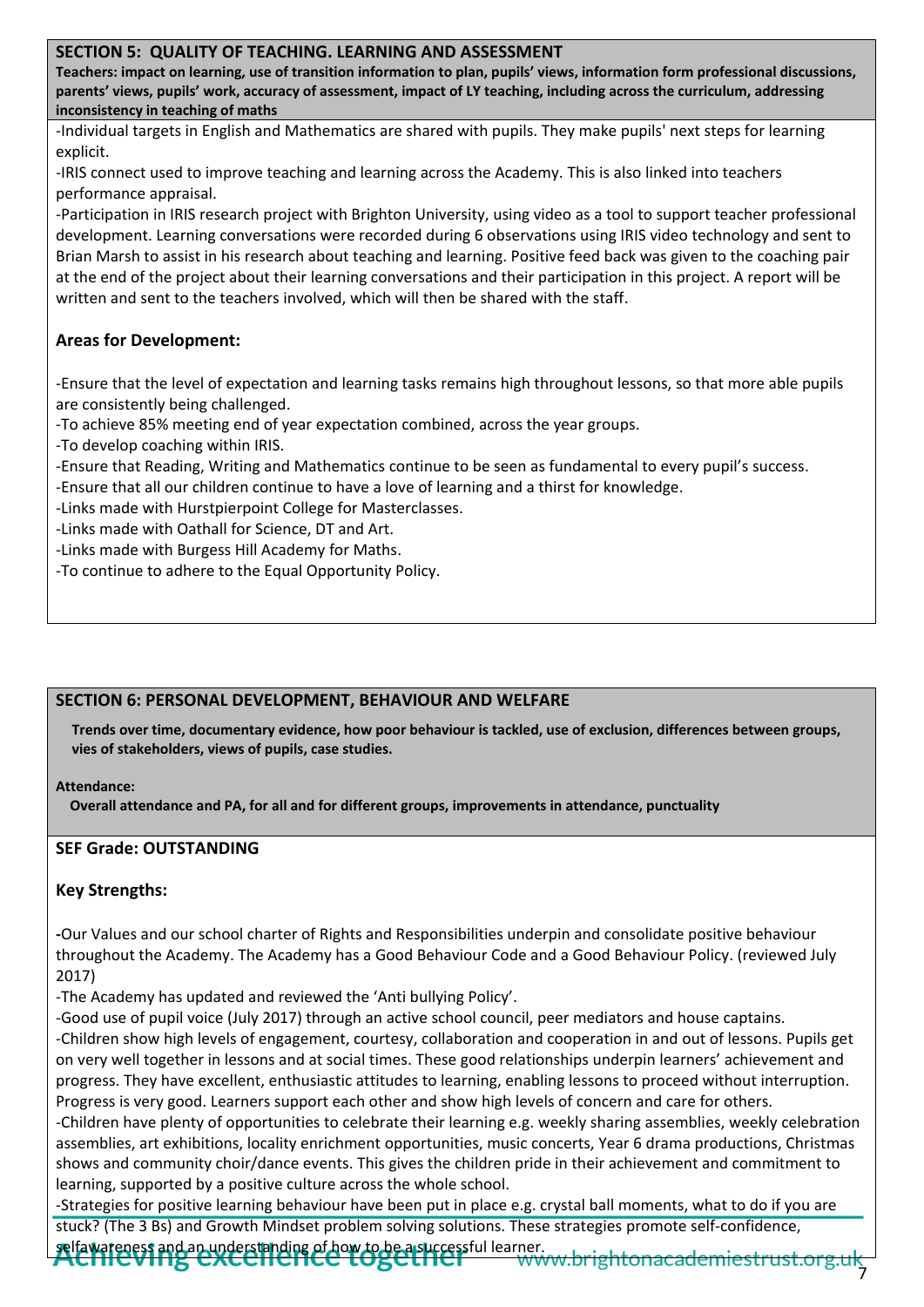#### **SECTION 6: PERSONAL DEVELOPMENT, BEHAVIOUR AND WELFARE**

**Trends over time, documentary evidence, how poor behaviour is tackled, use of exclusion, differences between groups, vies of stakeholders, views of pupils, case studies.**

#### **Attendance:**

**Overall attendance and PA, for all and for different groups, improvements in attendance, punctuality**

-Plenty of opportunities are arranged to promote end of year transition and Year 6 work closely with feeder secondary schools to prepare for KS3. This also happens for pre-school transition.

-Classroom observations over the past 3 years have judged children's behaviour and attitudes to be good or better in 100% of lessons. The overwhelming majority of pupils' behaviour is outstanding and this makes a significant contribution to the excellent ethos for learning.

-The Peer Review has commented on outstanding behaviour for learning.

-Behaviour was judged as 'outstanding' at the last inspection (2010) and this was confirmed by the HMI subject inspection in October 2012. This has also been ratified by our Academy Improvement Partner.

-The Academy's Good Behaviour Policy clearly states expectations of all pupil behaviour together with the resulting consequences and sanctions. We provide an ethos where positive role models are praised and good behaviour reinforced and rewarded.

-Whole school House Points System has had a positive impact on behaviour and individual class reward systems support this.

-Good role modelling from peer mediators, playground pals, sports crew, house captains, eco reps and school council members sets a clear expectation across the Academy.

-To increase opportunities for parents to come in to the Academy to celebrate achievement, learn about helping their children to learn and to work alongside their children.

-Programmes are offered to vulnerable children and their families to promote positive school experiences e.g. Forest School, Circle of Friends and Lunchtime Club.

-This includes enabling children to manage their own feelings and behaviour and how they relate to others. - Vulnerable children receive targeted support from our Learning Mentor. School makes use of family and Child support worker and Family Link Worker.

-The use of Values Stickers and certificates has led to increased courtesy and consideration in children.

-Weekly celebration assemblies and Termly Super Celebration Assemblies reward good behaviour and achievement -Positive Handling Plans with de-escalation strategies in place.

-Daily 'Lunch Club' set up to support children with any need and is available at lunchtime.

-Captain's Table on a Friday lunchtime to promote outstanding work and behaviour.

-Mindfulness club run for children to cope with anxiety.

-Communication with Parents and Carers is good, with a clear website, Principal pop ins and fortnightly newsletters. -Parents' views are generally favourable regarding safety and they work in partnership with the Academy.

-Excellent community links and a strong PTA support for the Academy e.g. Book Week celebrations, Lindfield Village Day and 'new entrants' meeting.

-Results from our parent survey (2017) demonstrated an overwhelming positive result.

-Bullying is not tolerated at Lindfield and if an instance occurs, quick and effective action is taken by staff to deal with it. An online recording system allows efficient recording and analysis.

-There are very few reports of bullying in the Academy. Any incidents are fully investigated and dealt with promptly. Parents are informed of any serious incidents and every effort is made to resolve differences and steps are taken to ensure channels of communication are kept open for as long as it takes for the matter to be resolved. In our Academy, there is zero tolerance towards harassment, racism and bullying.

-An annual anti-bullying week supports children's well-being with displays and assemblies complement this. -Liaison with the Police Welfare Officer highlights strategies for older children dealing with cyber-bullying incidents and safe use of the internet.

-Pupils make a very positive contribution to a well ordered, safe school. Pupils know the importance of feeling safe and happy in the Academy. This includes the use of the Internet. The Internet user policy is regularly updated and children and parents sign an acceptable use agreement. As a result pupils are aware of the dangers of the internet/social media and are happy to share any rare incidents of inappropriateness with staff. There are appropriate rules for each year group. We participate in the annual e-safety week and have held an E Safety presentation for parents and information is on the Academy website.

-We have held full training on e-safety for all staff and the Local Board.

-Pupils have an excellent understanding about what constitutes unsafe situations. They maintain a well-tuned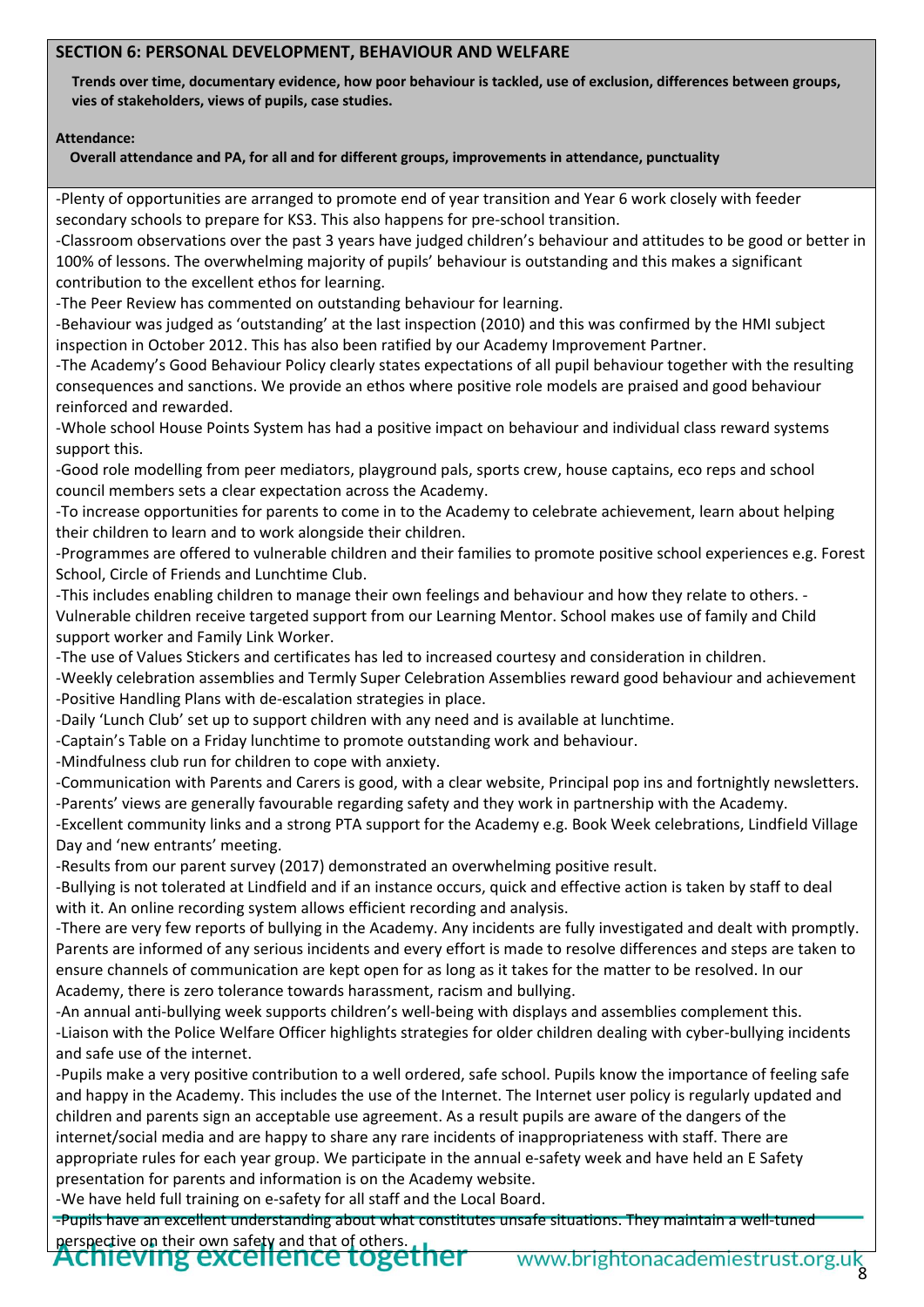#### **SECTION 6: PERSONAL DEVELOPMENT, BEHAVIOUR AND WELFARE**

**Trends over time, documentary evidence, how poor behaviour is tackled, use of exclusion, differences between groups, vies of stakeholders, views of pupils, case studies.**

#### **Attendance:**

**Overall attendance and PA, for all and for different groups, improvements in attendance, punctuality**

-Children are encouraged to "tell" an adult or a friend of any concerns they have in relation to specific issues. -The Academy has four nominated Child Protection Officers.

-Every Monday morning the Safeguarding leads meet to discuss previous week actions from safeguarding.

-Every term, the safeguarding leads meet with the Local Board member for safeguarding to review actions from the annual Peer Review for safeguarding from the Trust.

-Regular fire drills are held and the children carry these out calmly and in an orderly manner.

-Annual visits to Years R, 2 and 5 by local fire officers to deliver fire safety programmes raising awareness of children to the dangers.

-All members of staff on duty during playtimes wear a high visibility jackets to ensure all children can see a member of staff. Serious or repeated behaviour incidents are recorded and reported. 'Children to watch out for' are identified in all meetings.

-Our Premises Officer has undertaken a range of training courses to ensure site safety is maintained. Regular inspections are carried out with SLT, tree surgeons and fire technicians. All cleaning fluids are kept in a locked cupboard. There is a COSHH register, which is updated when new materials are purchased. A monthly temperature test on the water is carried out coupled with the annual water safety test. Annual PAT testing is carried out together with electricity and emergency lights test. Annual service on intruder alarms. Universal services carry out inspections on PE equipment. A snow plan is in place and reviewed every year together with the emergency response plan. -Top ten risks from the Academy have been identified by the Risk Management Group. This group will meet termly to discuss progress of risks.

-First aid Training is regularly updated on current procedures. Medicines are kept in a central locked cupboard and administration and details are recorded. We have a designated Medicines Manager who coordinates and checks medicines throughout the Academy.

- Risk assessments are completed for all educational and residential trips and monitored by our Educational Visits Coordinator and Principal.

-Safety procedures are outlined in curriculum areas to help support correct use of tools and equipment, which are then shared in lessons.

-The School Business Manager maintains the Single Central Record for safeguarding and has half termly inspections by our Academy Improvement Partner and the Safeguarding Local Board member.

-Healthy Schools and promotion of healthy eating is of great importance in our Academy. Our Healthy Schools coordinator has arranged staff meetings, visiting chefs, healthy eating demonstrations to parents and visits to supermarkets. The school council selected the school dinner menu to ensure it was balanced and healthy.

- Exercise is promoted throughout the school through a wide range of sporting activities available before and after school, CPD for teachers in teaching a range of sports and high profile given to sporting achievement in celebration assemblies and regular tweets.

-All children have access to the Learning Mentor who is available to counsel and provide emotional support. -Pupils with medical need have an Individual Health Care Plan.

-Overall attendance for 2016-17 was 96.76%.

-Persistent absence for 2016-17 was 2.91%.

-An annual visit by the EWO monitors attendance. Liaison with the office and SLT show good knowledge of children's absence. Appropriate letters are sent to parents where necessary. Work with individual families and the learning mentor addresses any issues. Persistent absence is monitored and parents involved.

-Attendance and punctuality are celebrated through assemblies and the newsletter.

-Results from the National Child Measurement Programme from Spring 2018

| Year group  | Obese LPA | Overweight LPA | Combined LPA | Combined Nat | <b>Combined West</b> |  |
|-------------|-----------|----------------|--------------|--------------|----------------------|--|
|             |           |                |              |              | Sussex               |  |
| Early Years | 4%        | 11%            | 15%          | 22%          | 20%                  |  |
| Year 6      | 4%        | 11%            | 15%          | 34%          | 30%                  |  |

# Achieving excellence together www.brightonacademiestrust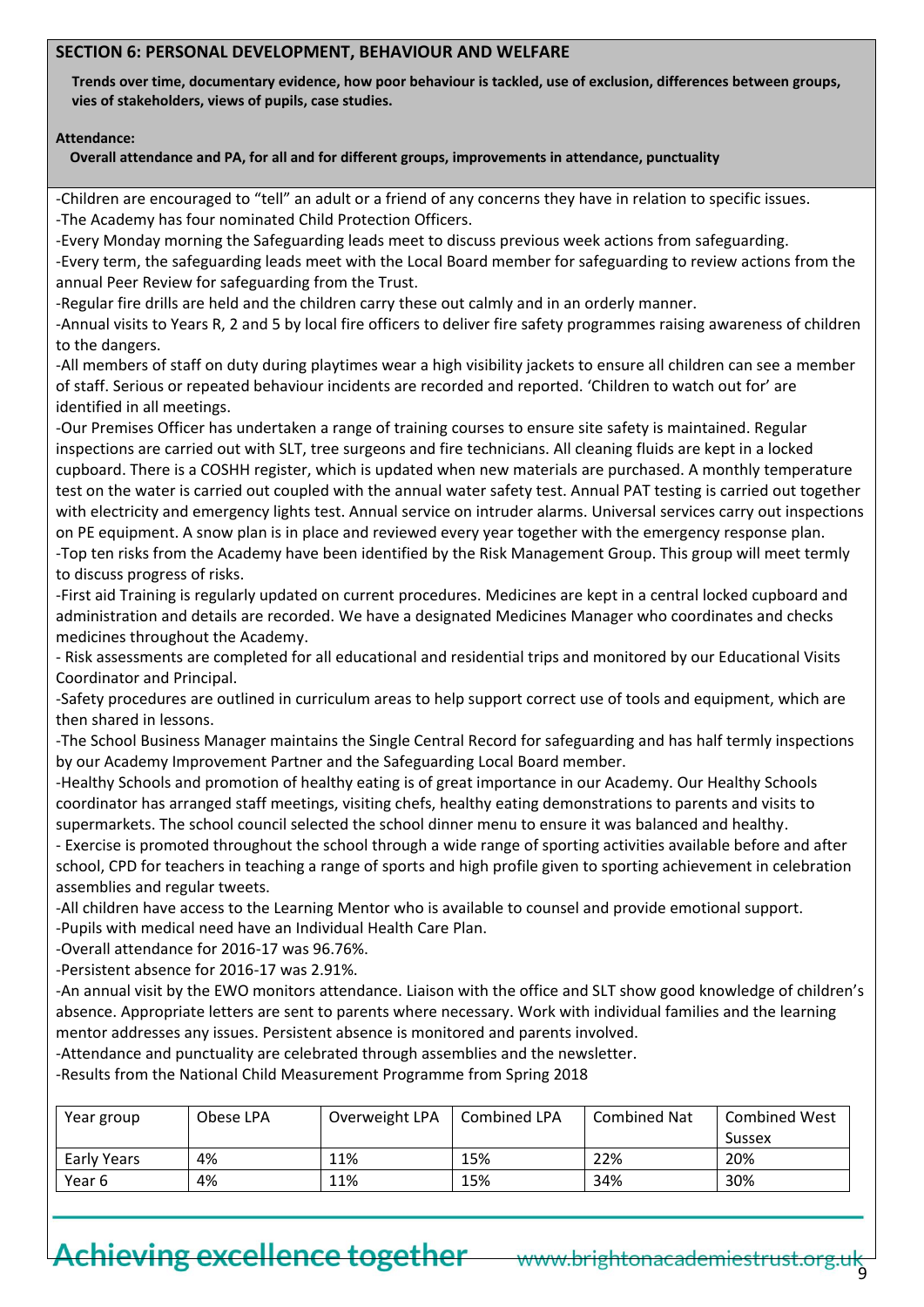#### **SECTION 6: PERSONAL DEVELOPMENT, BEHAVIOUR AND WELFARE**

**Trends over time, documentary evidence, how poor behaviour is tackled, use of exclusion, differences between groups, vies of stakeholders, views of pupils, case studies.**

#### **Attendance:**

**Overall attendance and PA, for all and for different groups, improvements in attendance, punctuality**

#### **Areas for Development:**

-To develop community links through a regular feature in a locality magazine.

-To continue and review recording behavior and achievement on SIMS.

-To continue to self-evaluate Health and Safety.

-Continue to review and improve lunchtime, morning and afternoon routines including playtimes. (Happy playtimes coordinator)

-To make sure whole school community, including new staff, have had Safeguarding training.

-To continue to review and develop our Safeguarding procedures.

-Embed CPOMS.

-To continue to encourage the few children who have poor attendance or who are late to attend.

-To continue to actively discourage holiday leave through communication and fines.

#### **SECTION 7: OUTCOMES**

**Current standards and progress, how well pupils make progress from their starting points in all year groups, especially disadvantaged and most able pupils, how well pupils achieve or exceed standards for their age at the end of Key Stages, for individuals, different groups, particularly SEND pupils, disadvantaged pupils, pupils' work. Consider off site provision.** 

#### **SEF Grade: GOOD/OUTSTANDING**

### **Key Strengths:**

#### **KS2**

Maths: In 2016 74% (National 70%) achieved the expected standard and 24% achieved a high standard. Our maths progress score was -0.1. The average scaled score 104.

In 2017 74% (National 75%) achieved the expected standard and 22% achieved a high standard. Our maths progress score was 0.2. The average scaled score 105.

Reading: In 2016 80% (National 66%) achieved the expected standard and 30% achieved a high standard. Our reading progress score was 2.9. The average scaled score 107.

In 2017 79% (National 71%) achieved the expected standard and 38% achieved a high standard. Our reading progress score was 2.7. The average scaled score 107.

Writing: In 2016 57% (National 74%) achieved the expected standard and 8% achieved a high standard. Our writing progress score was -3.8.

In 2017 81% (National 76%) achieved the expected standard and 11% achieved a high standard. Our writing progress score was -0.1.

GPS: In 2016 79% (National 72%) achieved the expected standard and 23% achieved a high standard. The average scaled score 106.

In 2017 84% (National 77%) achieved the expected standard and 42% achieved a high standard. The average scaled score 108.

Combined Reading, Writing and Maths score for 2016 (percentage of children achieving the expected standard in all areas was 49% (National 53%)

2017 (percentage of children achieving the expected standard in all areas was 63% (National 61%)

### **KS1**

ere working at the expected level or above. 27% of children were working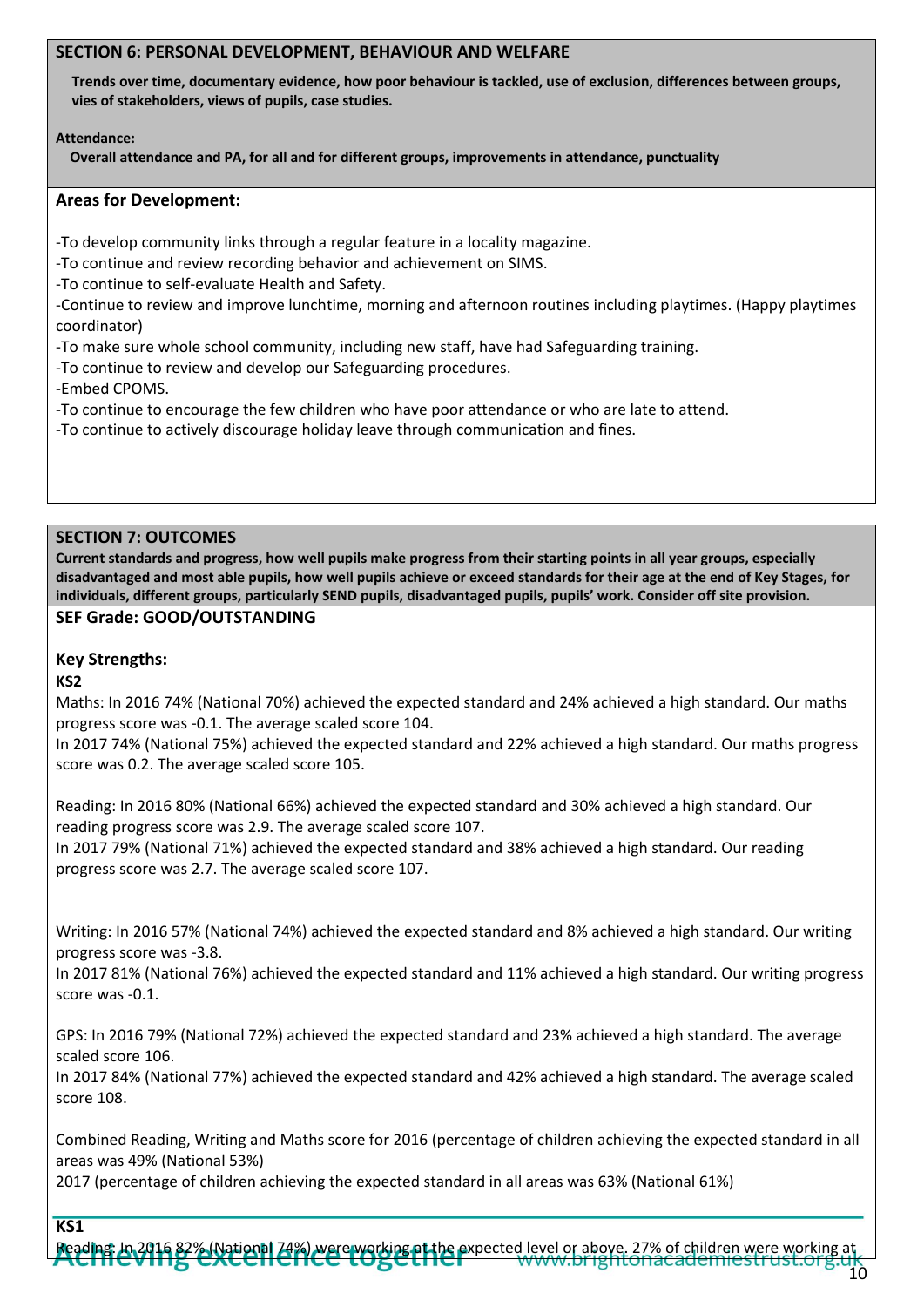**Current standards and progress, how well pupils make progress from their starting points in all year groups, especially disadvantaged and most able pupils, how well pupils achieve or exceed standards for their age at the end of Key Stages, for individuals, different groups, particularly SEND pupils, disadvantaged pupils, pupils' work. Consider off site provision.** 

#### greater depth.

In 2017 87% (National 76%) were working at the expected level or above. 29% of children were working at greater depth.

Writing: In 2016 71% (National 66%) were working at the expected level or above. 12% of children were working at greater depth

In 2017 74% (National 68%) were working at the expected level or above. 17% of children were working at greater depth

Maths: In 2016 82% (National 73%) were working at the expected level or above. 15% of children were working at greater depth.

In 2017 86% (National 75%) were working at the expected level or above. 24% of children were working at greater depth.

#### **Year 1 Phonics Check**

In 2016 85% (National 81%) of children in a cohort of 90 passed the phonics check In 2017 95% (National 81%) of children in a cohort of 90 passed the phonics check 95% of boys passed the check / 96% of girls passed the check

#### **GLD**

2014/15 GLD =47% 2015/16 GLD = 70% (66% national) 2016/17 GLD=74%

#### **KS2 Disadvantaged**

Year 6 Results for PP (7 children, 2 who joined in January)

|         | <b>Test Scaled Scores</b> |             |          |  |  |  |  |  |  |
|---------|---------------------------|-------------|----------|--|--|--|--|--|--|
|         | $<$ 100                   | $110+$      |          |  |  |  |  |  |  |
| Reading | 2(28.6%)                  | 5(71.4%)    |          |  |  |  |  |  |  |
| Writing | 3(42.9%)                  | $4(57.1\%)$ | 1(14.3%) |  |  |  |  |  |  |
| Maths   | 5(71.4%)                  | 2(28.6%)    |          |  |  |  |  |  |  |

#### **KS1 Disadvantaged**

Reception Results for PP – 80% achieved ELG (4 out of 5)

Year 2 Results for PP (2 children) 100% for Reading, Maths and Science, 50% for Writing

#### **KS2 SEN Progress**

| All Pupils (43 pupils)   | Reading    | Writing    | <b>Mathematics</b> | Average     |
|--------------------------|------------|------------|--------------------|-------------|
| Progressed by 6 steps or |            |            |                    |             |
| more                     | 1(2.3%)    | 2(4.7%)    | $3(7.0\%)$         | 2.0(4.7%)   |
| Progressed by 5 steps    | $0(0\%)$   | $0(0\%)$   | 1(2.3%)            | 0.3(0.8%)   |
| Progressed by 4 steps    | 25 (58.1%) | 11 (25.6%) | 12 (27.9%)         | 16.0(37.2%) |
| Progressed by 3 steps    | 5(11.6%)   | 16 (37.2%) | $8(18.6\%)$        | 9.7(22.5%)  |
| Progressed by 2 steps    | 5(11.6%)   | 7 (16.3%)  | 11 (25.6%)         | 7.7 (17.8%) |
| Progressed by 1 step     | 4(9.3%)    | 2(4.7%)    | 5(11.6%)           | 3.7(8.5%)   |
| No steps progress        | $0(0\%)$   | 1 (2.3%)   | 1(2.3%)            | 0.7(1.6%)   |
| Regressed                | 2(4.7%)    | $3(7.0\%)$ | (2.3%)             | 2.0(4.7%)   |
| <b>Missing Data</b>      | 1(2.3%)    | 1(2.3%)    | 1(2.3%)            | 1.0(2.3%)   |
| ALITEV                   | TCICC      | unei       | www.brigr          |             |

11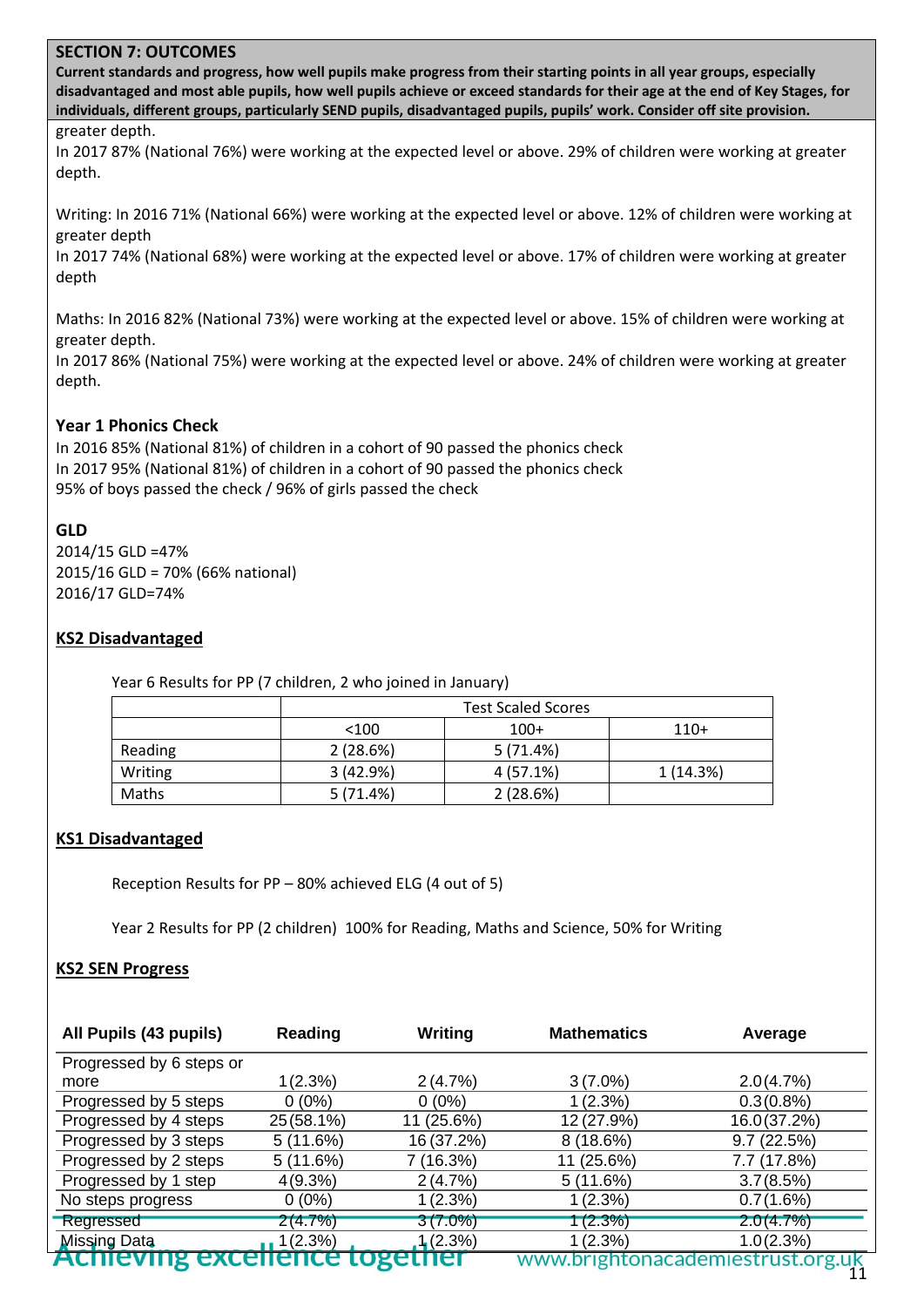**Current standards and progress, how well pupils make progress from their starting points in all year groups, especially disadvantaged and most able pupils, how well pupils achieve or exceed standards for their age at the end of Key Stages, for individuals, different groups, particularly SEND pupils, disadvantaged pupils, pupils' work. Consider off site provision.** 

# **KS1 SEN Progress**

| All Pupils (17 pupils)   | Reading    | Writing    | <b>Mathematics</b> | Average      |
|--------------------------|------------|------------|--------------------|--------------|
| Progressed by 6 steps or |            |            |                    |              |
| more                     | 5(29.4%)   | 5(29.4%)   | 5(29.4%)           | 5.0(29.4%)   |
| Progressed by 5 steps    | 4(23.5%)   | 4(23.5%)   | 3(17.6%)           | 3.7(21.6%)   |
| Progressed by 4 steps    | 4(23.5%)   | 3(17.6%)   | 6(35.3%)           | 4.3(25.5%)   |
| Progressed by 3 steps    | $1(5.9\%)$ | 2(11.8%)   | $1(5.9\%)$         | 1.3(7.8%)    |
| Progressed by 2 steps    | 2(11.8%)   | $0(0\%)$   | $0(0\%)$           | 0.7(3.9%)    |
| Progressed by 1 step     | $1(5.9\%)$ | 2(11.8%)   | 2(11.8%)           | 1.7(9.8%)    |
| No steps progress        | $0(0\%)$   | $1(5.9\%)$ | $0(0\%)$           | $0.3(2.0\%)$ |
| Regressed                | $0(0\%)$   | $0(0\%)$   | $0(0\%)$           | $0.0(0\%)$   |

# **EAL Progress KS1**

| All Pupils (17 pupils)   | Reading     | Writing    | <b>Mathematics</b> | Average      |
|--------------------------|-------------|------------|--------------------|--------------|
| Progressed by 6 steps or |             |            |                    |              |
| more                     | $0(0\%)$    | $0(0\%)$   | $1(5.9\%)$         | $0.3(2.0\%)$ |
| Progressed by 5 steps    | $2(11.8\%)$ | $0(0\%)$   | 2(11.8%)           | 1.3(7.8%)    |
| Progressed by 4 steps    | 14 (82.4%)  | 12 (70.6%) | 11 (64.7%)         | 12.3 (72.5%) |
| Progressed by 3 steps    | $0(0\%)$    | 2(11.8%)   | 3(17.6%)           | 1.7(9.8%)    |
| Progressed by 2 steps    | $(5.9\%)$   | 2(11.8%)   | $0(0\%)$           | $1.0(5.9\%)$ |
| Progressed by 1 step     | $0(0\%)$    | $1(5.9\%)$ | $0(0\%)$           | $0.3(2.0\%)$ |
| No steps progress        | $0(0\%)$    | $0(0\%)$   | $0(0\%)$           | $0.0(0\%)$   |
| Regressed                | $0(0\%)$    | $0(0\%)$   | $0(0\%)$           | $0.0(0\%)$   |

#### **EAL Progress KS2**

| All Pupils (13 pupils) | <b>Reading</b> | Writing     | <b>Mathematics</b> | Average      |
|------------------------|----------------|-------------|--------------------|--------------|
| Progressed by 6 steps  |                |             |                    |              |
| or more                | $0(0\%)$       | $0(0\%)$    | $0(0\%)$           | $0.0(0\%)$   |
| Progressed by 5 steps  | 1(7.7%)        | $0(0\%)$    | $2(15.4\%)$        | 1.0(7.7%)    |
| Progressed by 4 steps  | 10(76.9%)      | 10 (76.9%)  | 7 (53.8%)          | 9.0(69.2%)   |
| Progressed by 3 steps  | 1(7.7%)        | $2(15.4\%)$ | $2(15.4\%)$        | 1.7(12.8%)   |
| Progressed by 2 steps  | $0(0\%)$       | $0(0\%)$    | 1(7.7%)            | 0.3(2.6%)    |
| Progressed by 1 step   | 1(7.7%)        | $0(0\%)$    | 1(7.7%)            | $0.7(5.1\%)$ |
| No steps progress      | $0(0\%)$       | $(7.7\%)$   | $0(0\%)$           | 0.3(2.6%)    |
| Regressed              | $0(0\%)$       | $0(0\%)$    | $0(0\%)$           | $0.0(0\%)$   |

#### **Prior Attainment 2017**

Reading

11% of pupils with low prior attainment reaching the expected standard 0% of pupils with low prior attainment achieving a high score 82% of pupils with medium prior attainment reaching the expected standard 15% of pupils with medium prior attainment achieving a high score 100% of pupils with high prior attainment reaching the expected standard 81% of pupils with high prior attainment achieving a high score

Writing

11% of pupils with low prior attainment reaching the expected standard

0% of pupils with low prior attainment working at greater depth

% of pupils with medium prior attainment reaching the expected standard right on academiestrust.org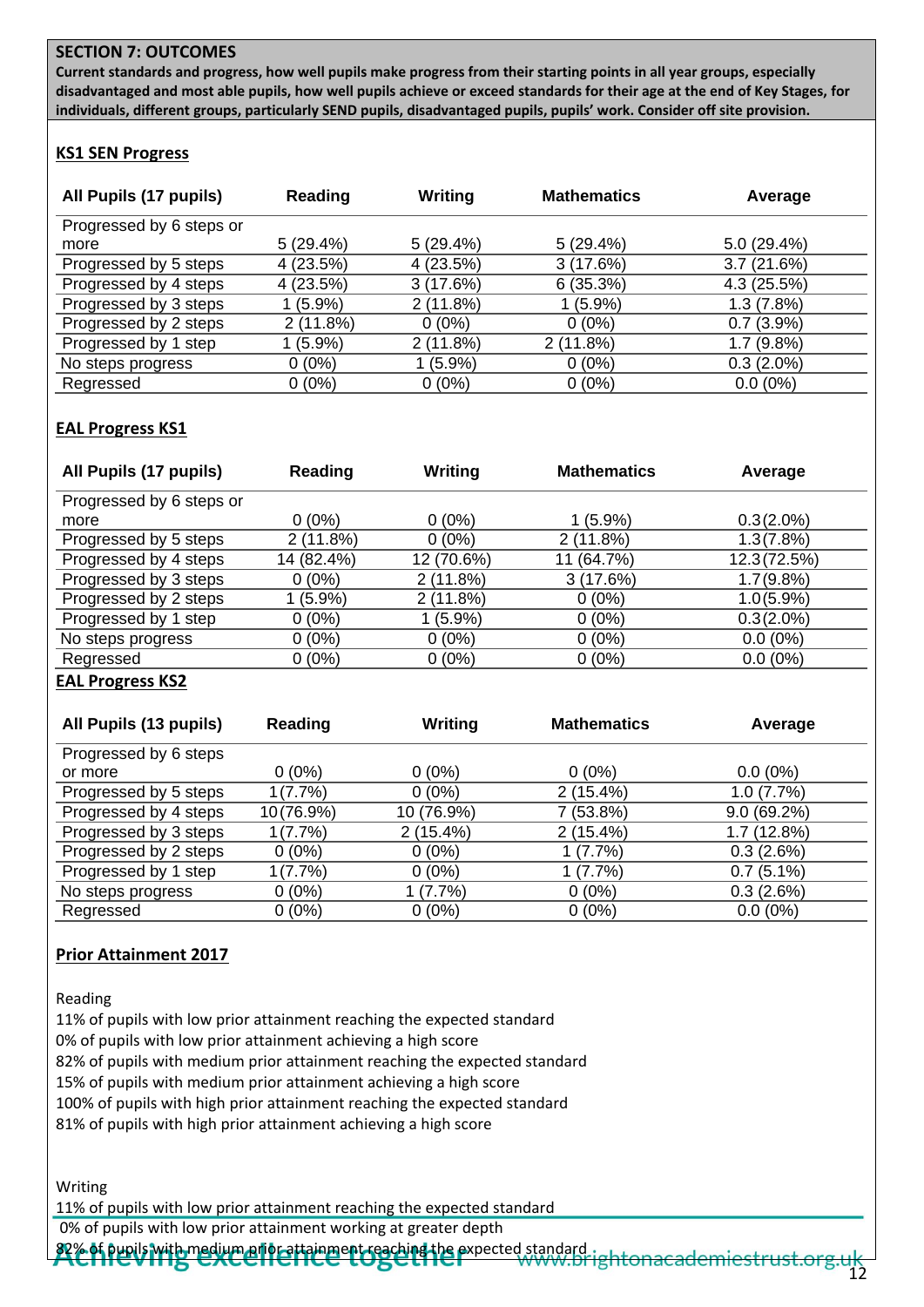**Current standards and progress, how well pupils make progress from their starting points in all year groups, especially disadvantaged and most able pupils, how well pupils achieve or exceed standards for their age at the end of Key Stages, for individuals, different groups, particularly SEND pupils, disadvantaged pupils, pupils' work. Consider off site provision.** 

0% Percentage of pupils with medium prior attainment working at greater depth 100% of pupils with high prior attainment reaching the expected standard 30% of pupils with high prior attainment working at greater depth

#### Maths

11% of pupils with low prior attainment reaching the expected standard 0% of pupils with low prior attainment achieving a high score 64% of pupils with medium prior attainment reaching the expected standard 3% of pupils with medium prior attainment achieving a high score 100% of pupils with high prior attainment reaching the expected standard 56% of pupils with high prior attainment achieving a high score

#### GPS

22% of pupils with low prior attainment reaching the expected standard 0% of pupils with low prior attainment achieving a high score 85% of pupils with medium prior attainment reaching the expected standard 24% of pupils with medium prior attainment achieving a high score 100% of pupils with high prior attainment reaching the expected standard 85% of pupils with high prior attainment achieving a high score

#### RWM

0% of pupils with low prior attainment reaching the expected standard 0% of pupils with low prior attainment achieving a high score 48% of pupils with medium prior attainment reaching the expected standard 0% of pupils with medium prior attainment achieving a high score 100% of pupils with high prior attainment reaching the expected standard 19% of pupils with high prior attainment achieving a high score

#### **Internal Tracking**

#### **Spring 2 Cohort Data Comparison**

#### **Progress Autumn 1 – Spring 2 Attainment Spring 2**

|                                    |       | Year 1  |         | Year 2 |         |         |       | Year 3  |         |       | Year 4-2% missing<br>data (new) |         |       | Year 5  |         |       | Year 6  |         |  |
|------------------------------------|-------|---------|---------|--------|---------|---------|-------|---------|---------|-------|---------------------------------|---------|-------|---------|---------|-------|---------|---------|--|
|                                    | Maths | Reading | Writing | Maths  | Reading | Writing | Maths | Reading | Writing | Maths | Reading                         | Writing | Maths | Reading | Writing | Maths | Reading | Writing |  |
| ÷<br>$\infty$<br>Progress<br>steps | 38%   | 43%     | 36%     | 44%    | 53%     | 43%     | 36%   | 41%     | 37%     | 21%   | 27%                             | 21%     | 60%   | 67%     | 55%     | 96%   | 97%     | 95%     |  |
| $\sim$<br>Progress<br>steps        | 50%   | 44%     | 50%     | 49%    | 42%     | 46%     | 54%   | 51%     | 48%     | 69%   | 67%                             | 72%     | 28%   | 23%     | 35%     |       |         |         |  |

# Achieving excellence together www.brightonacademiestrust.org.uk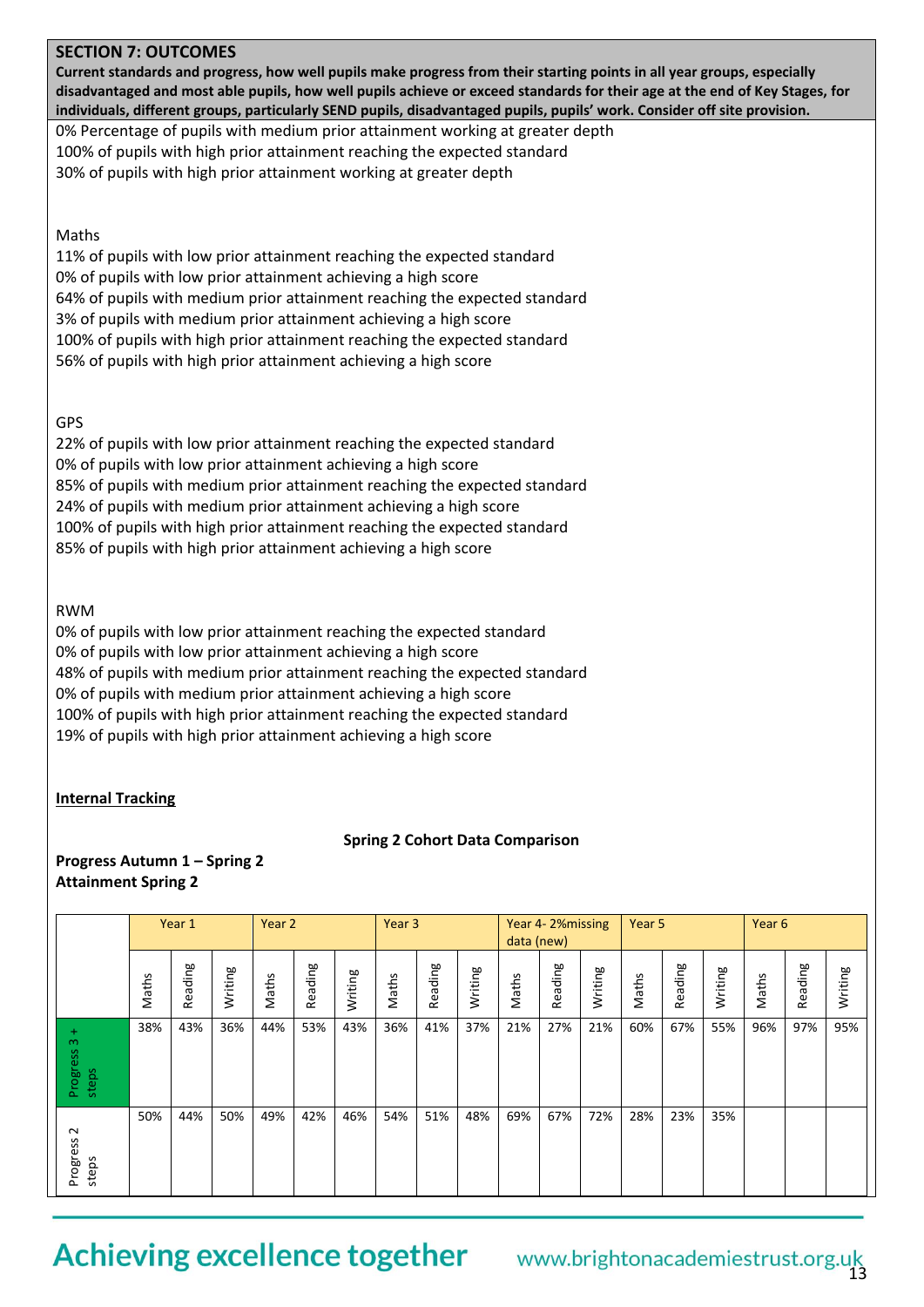|                                                                                                                             | <b>SECTION 7: OUTCOMES</b> |     |     |     |     |     |     |     |     |     |     |     |     |     |     |     |     |     |
|-----------------------------------------------------------------------------------------------------------------------------|----------------------------|-----|-----|-----|-----|-----|-----|-----|-----|-----|-----|-----|-----|-----|-----|-----|-----|-----|
| Current standards and progress, how well pupils make progress from their starting points in all year groups, especially     |                            |     |     |     |     |     |     |     |     |     |     |     |     |     |     |     |     |     |
| disadvantaged and most able pupils, how well pupils achieve or exceed standards for their age at the end of Key Stages, for |                            |     |     |     |     |     |     |     |     |     |     |     |     |     |     |     |     |     |
| individuals, different groups, particularly SEND pupils, disadvantaged pupils, pupils' work. Consider off site provision.   |                            |     |     |     |     |     |     |     |     |     |     |     |     |     |     |     |     |     |
| Progress 1<br>step                                                                                                          | 11%                        | 9%  | 11% | 4%  | 3%  | 10% | 8%  | 7%  | 14% | 7%  | 4%  | 5%  | 8%  | 7%  | 5%  | 4%  | 3%  | 5%  |
| Progress 0<br>steps                                                                                                         | 1%                         | 2%  | 3%  | 1%  |     |     | 1%  |     |     |     |     |     | 3%  | 5%  | 3%  |     |     |     |
| S                                                                                                                           | 1%                         | 2%  | 3%  | %   | 1%  | 1%  |     | 1%  | 3%  | 1%  |     |     | 2%  | 2%  | 2%  |     |     |     |
| 훕                                                                                                                           | 12%                        | 9%  | 12% | 8%  | 6%  | 10% | 13% | 6%  | 10% | 6%  | 1%  | 9%  | 7%  | 5%  | 5%  | 4%  | 3%  | 5%  |
| $W/W^+$                                                                                                                     | 87%                        | 89% | 84% | 75% | 75% | 79% | 76% | 72% | 74% | 90% | 95% | 86% | 75% | 82% | 83% | 3%  | 4%  | 58% |
| S                                                                                                                           |                            | 7%  | 1%  | 16% | 17% | 8%  |     | 9%  |     |     |     | 1%  | 13% | 8%  | 5%  | 93% | 93% | 36% |
| expectation<br>above age<br>Working<br>related                                                                              | 40%                        | 50% | 40% | 51% | 58% | 48% | 28% | 32% | 22% | 25% | 22% | 15% | 60% | 67% | 57% | 96% | 97% | 95% |

# **% working at age related expectation or higher (Spring 2 2017-Spring 2 2018)**

|                   | <b>Spring 2 2017</b> | <b>Spring 2 2018</b> |
|-------------------|----------------------|----------------------|
| Year 1            | 82%                  | 80%                  |
| Year 2            | 81%                  | 82%                  |
| Year 3            | 69%                  | 69%                  |
| Year 4            | 69%                  | 82%                  |
| Year 5            | 72%                  | 87%                  |
| Year <sub>6</sub> | 75%                  | 93%                  |

# **Early Years Data Autumn 1-Spring 2**

|                   | Early Years                   |                         |            |          |       |                               |                      |
|-------------------|-------------------------------|-------------------------|------------|----------|-------|-------------------------------|----------------------|
|                   | Communication<br>and language | Physical<br>development | <b>PSE</b> | Literacy | Maths | Understanding<br>of the world | Art<br>and<br>Design |
| Progress 4+ steps | 67%                           | 77%                     | 59%        | 46%      | 37%   |                               |                      |
| Progress 3 steps  | 26%                           | 21%                     | 31%        | 42%      | 52%   |                               |                      |
| Progress 2 steps  | 6%                            | 1%                      | 1%         | 10%      | 10%   |                               |                      |

Age Range ing excellence together Reading | Writing | Maths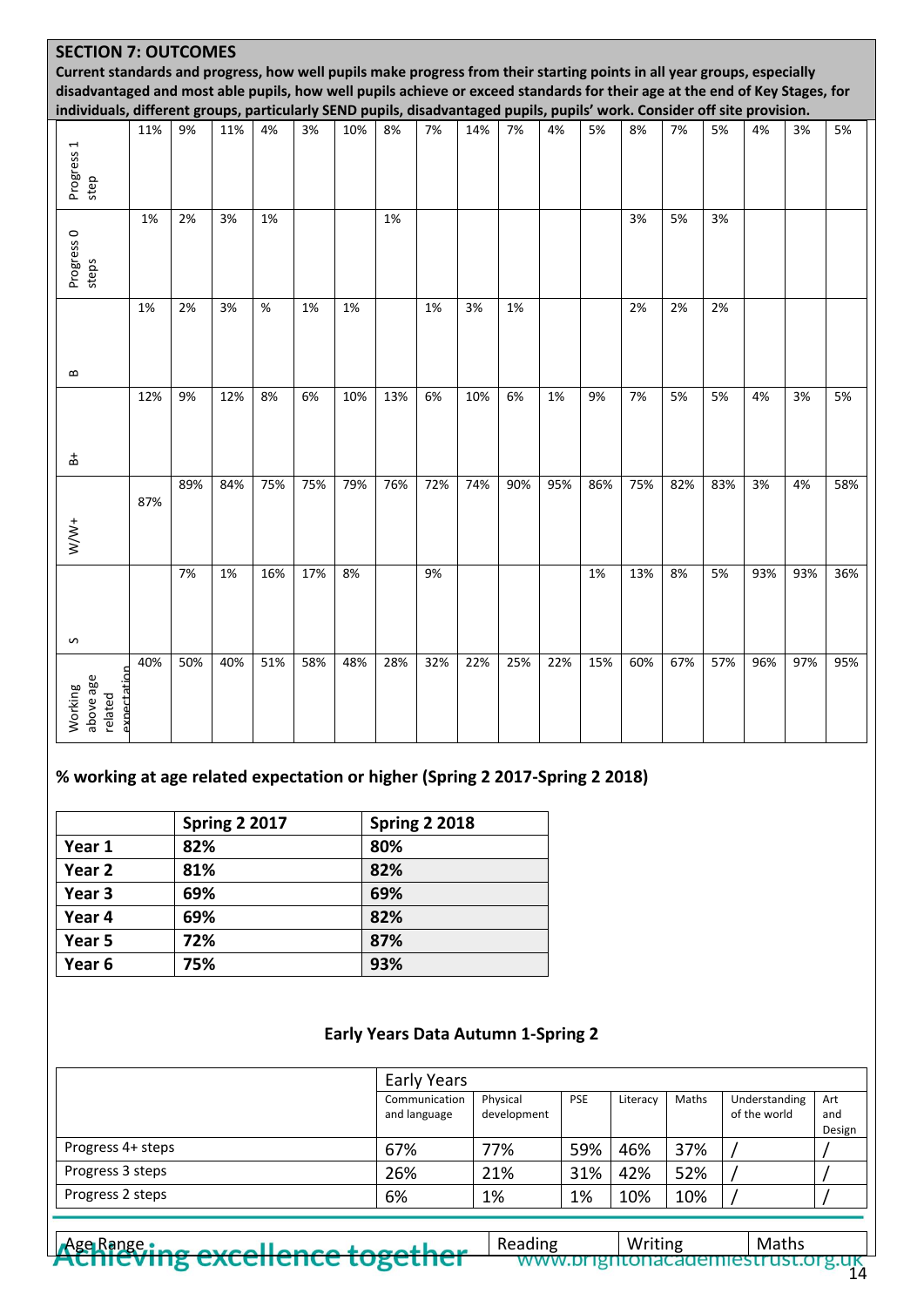**Current standards and progress, how well pupils make progress from their starting points in all year groups, especially disadvantaged and most able pupils, how well pupils achieve or exceed standards for their age at the end of Key Stages, for individuals, different groups, particularly SEND pupils, disadvantaged pupils, pupils' work. Consider off site provision.** 

| 30-50S                                   |     |     | 1%  |
|------------------------------------------|-----|-----|-----|
| $30 - 50S +$                             |     | 1%  |     |
| 40-60B                                   | 7%  | 8%  | 2%  |
| $40 - 60B +$                             | 11% | 15% | 7%  |
| 40-60W                                   | 15% | 15% | 17% |
| $40 - 60W +$                             | 26% | 24% | 27% |
| 40-60s                                   | 35% | 35% | 36% |
| $40 - 60S +$                             | 7%  | 3%  | 10% |
| Working at age expectation () and beyond | 82% | 76% | 90% |

#### **Spring 2 Year group data**

# **Reception**

# **Greater depth working at 40-60s+**

| <b>Subject</b> | <b>ARE</b> | PP(5) | <b>Greater Depth 40-</b><br>$60s+$ | PP(5) |
|----------------|------------|-------|------------------------------------|-------|
| Reading        | 82%        | 60%   | 7%                                 | 0%    |
| <b>Writing</b> | 76%        | 40%   | 3%                                 | 0%    |
| <b>Maths</b>   | 90%        | 60%   | 10%                                | 0%    |

# **Year 1**

| <b>Subject</b> | ARE | PP(5) | <b>Greater Depth</b> | PP(5) |
|----------------|-----|-------|----------------------|-------|
| Reading        | 96% | 100%  | 9%                   | 0%    |
| <b>Writing</b> | 85% | 80%   | 6%                   | 0%    |
| <b>Maths</b>   | 87% | 80%   | 7%                   | 0%    |

**Progress of previous high attainers : (Exceeding at end of Reception) Reading: (11) - 91% working 1w+ and beyond 54% at 1s Writing: (3) - 100% working at 1w+ and beyond Maths: (0)**

#### **Year 2**

| <b>Subject</b> | ARE | PP(5) | <b>Greater Depth</b> | PP(5) |
|----------------|-----|-------|----------------------|-------|
| <b>Reading</b> | 93% | 80%   | 17%                  | 0%    |
| <b>Writing</b> | 88% | 80%   | 13%                  | 0%    |
| <b>Maths</b>   | 90% | 80%   | 19%                  | 0%    |

**Progress of previous high attainers: (Exceeding at end of Reception) Reading: (9) - 100% working at 2w+ and beyond 67% working at 2s**

**Writing: (4) - 50% working at 2w and 50% at 2s**

**Maths: (elving excellence together** www.brightonacademiestrust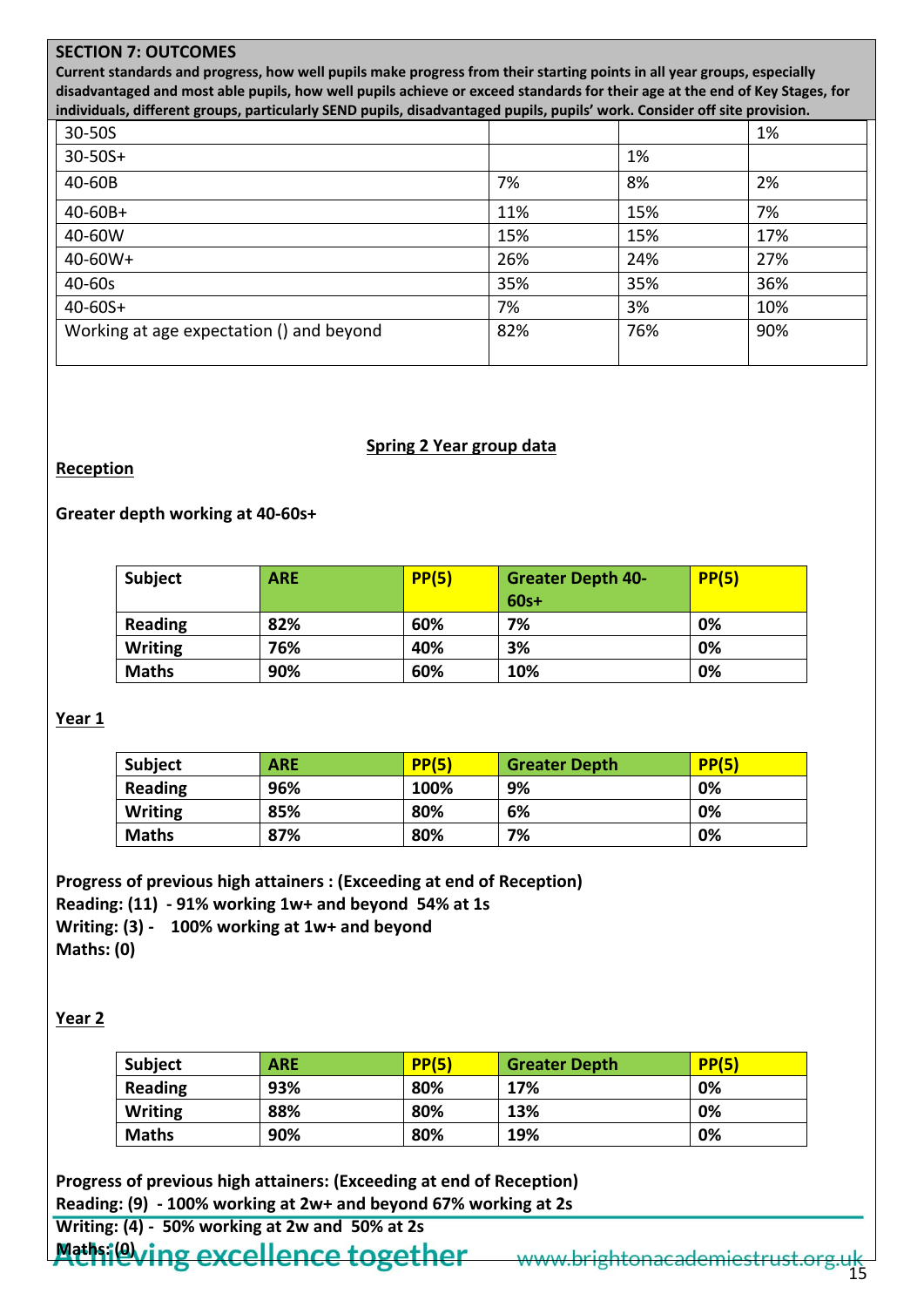**Current standards and progress, how well pupils make progress from their starting points in all year groups, especially disadvantaged and most able pupils, how well pupils achieve or exceed standards for their age at the end of Key Stages, for individuals, different groups, particularly SEND pupils, disadvantaged pupils, pupils' work. Consider off site provision.** 

# **Year 3**

| <b>Subject</b> | ARE | PP(3) | <b>Greater Depth</b> | PP(3) |
|----------------|-----|-------|----------------------|-------|
| <b>Reading</b> | 82% | 33%   | 13%                  | 33%   |
| <b>Writing</b> | 74% | 33%   | 6%                   | %     |
| <b>Maths</b>   | 76% | 67%   | 4%                   | 0%    |

**Progress of previous high attainers: (greater depth at end of year 2) Reading: (25) - 80% working at 3w+ and beyond 32% working at 3w Writing: (14) - 93% working at 3w+ Maths: (21) - 81% working at 3w+** 

# **Year 4**

| <b>Subject</b> | ARE | PP(7) | <b>Greater Depth</b> | PP(7) |
|----------------|-----|-------|----------------------|-------|
| <b>Reading</b> | 95% | 86%   | 22%                  | 0%    |
| <b>Writing</b> | 87% | 57%   | 15%                  | 0%    |
| <b>Maths</b>   | 89% | 71%   | 25%                  | 30%   |

**Progress of previous high attainers: (greater depth at end of year 2)**

**Reading: (19) - 79% working at 4w+** 

**Writing: (9) - 78% working at 4w+ and beyond** 

**Maths: (12) - 100% working at 4w+**

# **Year 5**

| <b>Subject</b> | ARE | PP(4) | <b>Greater Depth</b> | PP(4) |
|----------------|-----|-------|----------------------|-------|
| <b>Reading</b> | 90% | 75%   | 13%                  | 0%    |
| <b>Writing</b> | 90% | 75%   | 10%                  | 0%    |
| <b>Maths</b>   | 88% | 75%   | 13%                  | 25%   |

**Progress of previous high attainers: (level 3 at end of Year 2) Reading: (19) - 95% working at 5w+ and beyond Writing: (10) - 90% working at 5w+ and beyond Maths: (11) - 100% working at 5w+ and beyond** 

#### **Year 6 – based on last assessments**

| Subject        | <b>ARE</b> | PP(8)           | <b>Greater Depth</b> | PP(8) |
|----------------|------------|-----------------|----------------------|-------|
| <b>Reading</b> | 89%        | 75%             | 56%                  | 13%   |
| <b>Writing</b> | 88%        | 63%             | 19%                  | 0%    |
| <b>Maths</b>   | 88%        | 50%             | 31%                  | 13%   |
|                | 89%        | 75%.            | 40%                  | 13%   |
|                |            | <b>LUSCLIIC</b> |                      |       |

16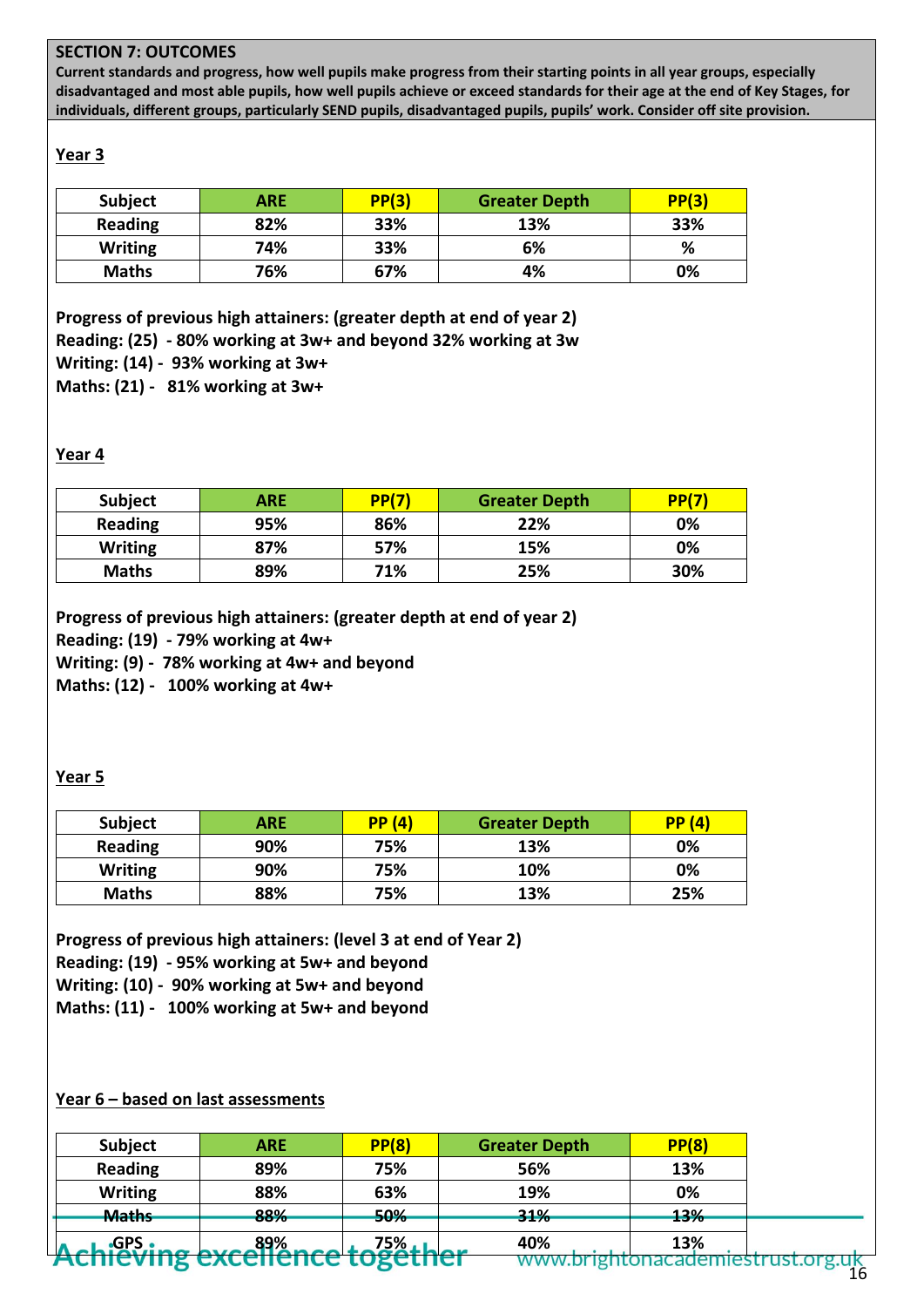**Current standards and progress, how well pupils make progress from their starting points in all year groups, especially disadvantaged and most able pupils, how well pupils achieve or exceed standards for their age at the end of Key Stages, for individuals, different groups, particularly SEND pupils, disadvantaged pupils, pupils' work. Consider off site provision.** 

**Progress of previous high attainers: (level 3 at end of Year 2) Reading: (30) 94% at s+ 6% at s Writing: (14) 57% s+ 36% s Maths: (22) 82% s+ 18% s**

### **Areas for Development:**

-Improved percentage of children achieving the expected standard.

-Ensure children make good progress and achieve the expected standard in all combined areas- reading, writing and maths. (AIP KT 2017-18)

-The Academy has a writing key target and continues to monitor progress and attainment in writing. (AIP KT 2017- 18)

-Ensure that our disadvantaged children are both attaining and achieving at levels beyond those of comparable children nationally. (AIP KT 2017-18)

-Ensure current Year 6 are well prepared for SATS tests and identified groups supported in order to reach expected standard.

-Whilst the VA for Maths has improved it is still a focus to ensure more girls and boys exceed end of year expectations.

-The Academy evaluation identifies mathematics progression as requiring continuing focus to see the impact of intervention and enrichment programmes.

- Continue to monitor all disadvantaged children. They are a focus of all progress meetings. (AIP KT 2017-18)

-To monitor the progress of our more able groups. (AIP KT 2017-18)

#### **SECTION 8: EYFS**

**Effectiveness of leaders to drive improvement, how additional funding is used, safeguarding, how teaching nurtures, engages and motivates, breadth of curriculum, phonics teaching, engagement with parents, behaviour, progress form starting points, attainment, consistency across all areas, disadvantaged Include provision for Two Year Olds if appropriate**

**SEF Grade: OUTSTANDING**

#### **Key Strengths:**

#### **Effectiveness of Leaders to drive improvement**

- Baseline assessments set the bench mark for closely tracking children's development using 2build a profile, Target Tracker and other teacher generated tracking documents. This allows development to be tracked, closely supporting and extending individual learning in the inside and outside environment. TAs are trained to use the class tracking charts to focus challenge and support throughout the week.
- All teachers and TAs attended Numicon training. Numicon is regularly used in teaching inputs and adult led focus tasks.
- Ability focused teaching has proved very effective in improving the standard of children's writing. Weekly Next Steps trackers are used by all teachers.
- Marking stickers to respond to writing. When children see the 'finger space' or 'stretch the word' symbol, they are clear about their ways ahead.
- Digraphs introduced earlier to support independent spelling attempts and taught 'tricky' words related to weekly writing tasks.
- Independent writing is celebrated on the 'Star writers' display.
- Teachers have re-organised topics to maximise opportunities for writing in the spring and summer terms, including the use of traditional tales and small world re-enacting.
- Tracking data is entered half termly and used to inform planning and provision for groups.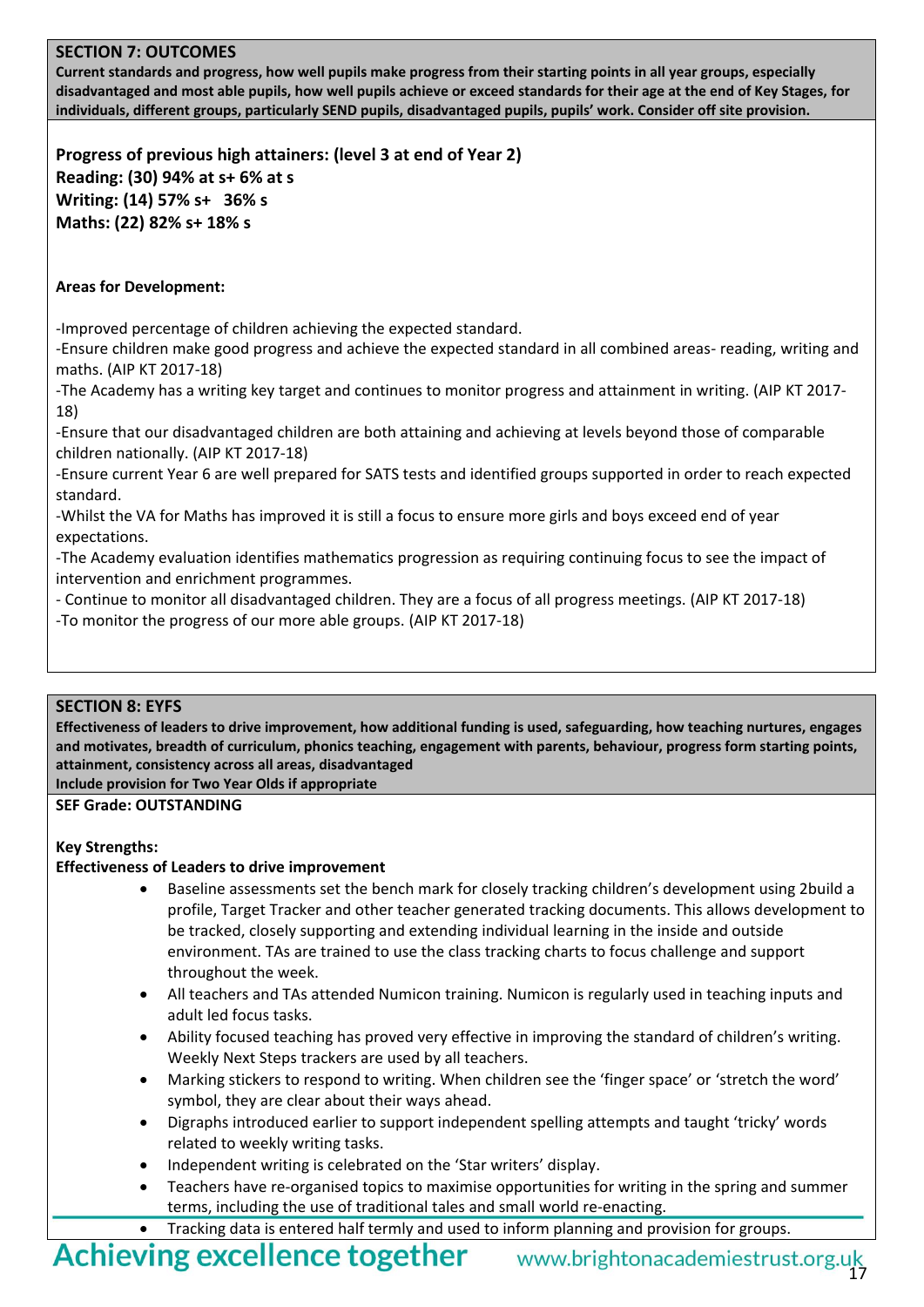### **SECTION 8: EYFS**

**Effectiveness of leaders to drive improvement, how additional funding is used, safeguarding, how teaching nurtures, engages and motivates, breadth of curriculum, phonics teaching, engagement with parents, behaviour, progress form starting points, attainment, consistency across all areas, disadvantaged**

### **Include provision for Two Year Olds if appropriate**

• Weekly interventions are delivered for targeted groups and individuals to move them towards a GLD. These include School Start, fine motor activities and phonics and number support.

#### **Additional Funding**

• Money has been made available from the PTA which was used to enrich the outside environment with additional number resources.

### **Safeguarding**

- All staff up to date with safeguarding training and procedures.
- Medical information is shared throughout the team and updated regularly.

# **How teaching nurtures, engages and motivates**

- Independent challenges are encouraged during Discovery time. These are linked to the school values and rewarded by certificates and rainbow chart.
- Self-initiated and independent writing is a focus throughout the setting. Dens, responding to child interests have been created. Staff spent time talking to the children about what interests them and then create inviting spaces for writing, for example Super Heroes, Dinosaur Adventures and Paw Patrol.
- Writing is displayed and celebrated in each class in 'Star writers' displays alongside photographs of the children.
- Children use their own writing belts and mini clipboards to encourage writing in all areas.
- Outside, the children enjoy number tasks through physical games, for example throwing balls at number targets and beanbags into numbered hoops. Number characters with accompanying rhymes have been designed to enable children to recognise numbers, particularly the teen numbers. This has proved very effective.
- Jigsaw Jenie times promote happy relationships and moments of calm. Our PSHE curriculum enables us to promote our British Values. Every day we learn about respecting each other, looking after our environment and making good choices

#### **Breadth of curriculum**

- Exciting first hand experiences include; seasonal walks in grounds, village walks, police and firefighter visits, incubating hens eggs and caring for chicks, visiting chickens, cooking activities
- Staff have developed the quality of opportunities for 'Understanding the World' in the outside learning environment. Bulbs and seeds have been donated by the community to enhance our growing area which includes a bug hotel.
- Participation in whole school events and enrichment weeks such as book week, role model week, anti-bullying week. Joining in with community events such as Village Day.

#### **Phonics**

- Differentiated daily phonics lessons across the year group, with some children joining year 1 in the summer term
- Actions have been created by a teacher to reinforce the RWInc sounds. This has enabled the children to learn the graphemes far more confidently.
- 87.8% were expected or exceeding in 2017

#### **Behaviour**

- Class golden rules written with the children and displayed with the children's handprints. Linked to our school values and British Values
- Rainbow chart used to reward and encourage good behaviour
- Early dialogue with parents if behavior issues arise

# **Engagement with parents**

- Outstanding links with parents.
- Welcome meeting with new parents and story sessions for new children, visits to nursery settings, additional visits to nursery and meeting with parents for children with additional needs
- Home visits in September
- 6 weeks in meeting has been adapted in response to previous feedback to include information about maths as well as reading, writing, phonics and classroom routines. Feedback this year was 100% positive
- Sharing written next steps with parents at consultation meetings enables them to help their child reach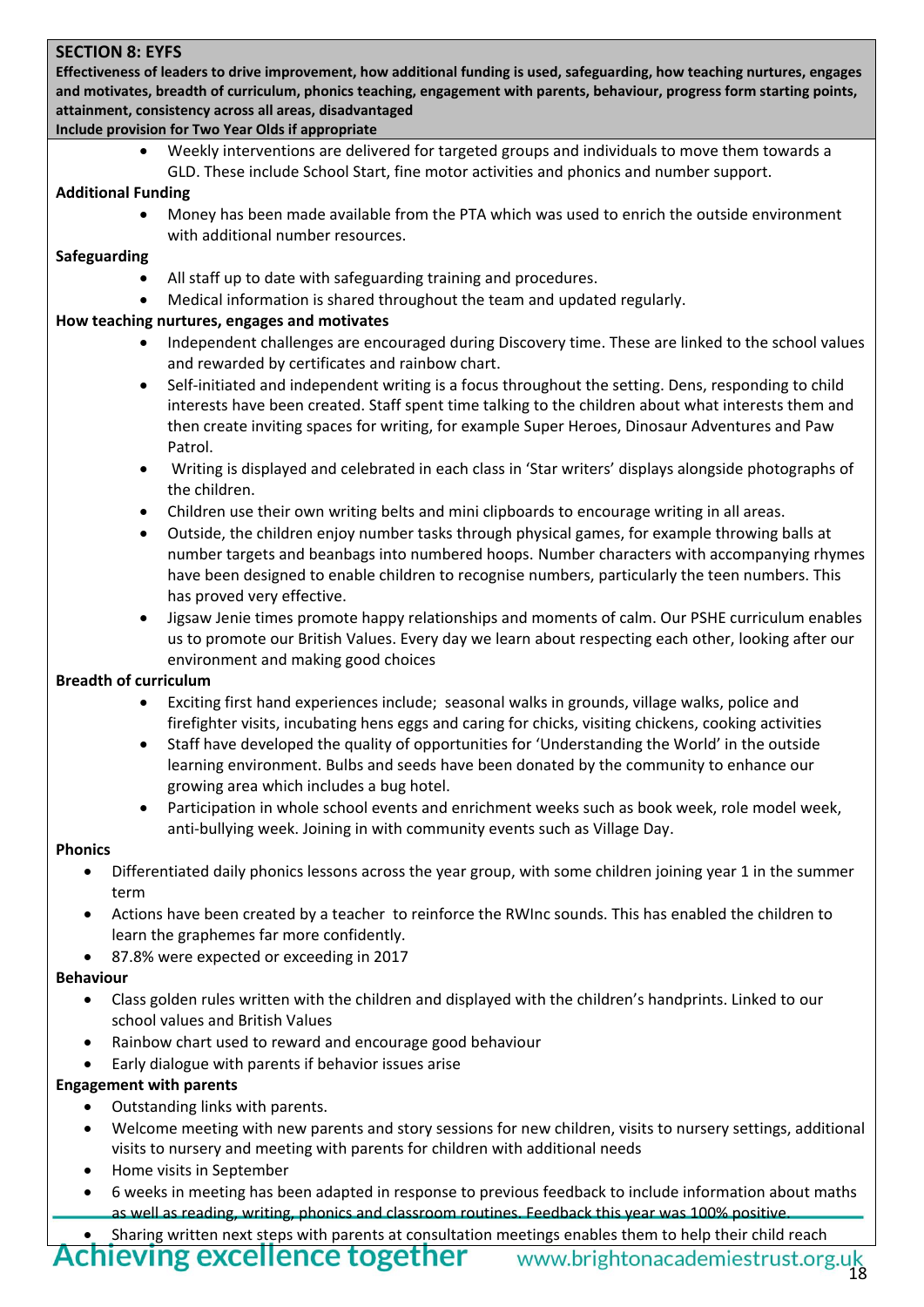### **SECTION 8: EYFS**

**Effectiveness of leaders to drive improvement, how additional funding is used, safeguarding, how teaching nurtures, engages and motivates, breadth of curriculum, phonics teaching, engagement with parents, behaviour, progress form starting points, attainment, consistency across all areas, disadvantaged**

# **Include provision for Two Year Olds if appropriate**

individual targets. Parental feedback to interim reports is included in the learning journals.

- Class notice board shares overview of the next week with suggestions for maths activities at home. Class reps share this information with working parents.
- Heroes at Home stars develop further home/school links, moments for celebration and provide parent voice in evidence.
- Pupil premium parents are invited to workshops with their child, receive 'home packs' and meet with PP coordinator
- Parent volunteers are welcomed and valued
- Parents invited in throughout the year to see children's work e.g. for book looks, open days, EY Christmas performance and vehicle exhibition
- Open door policy at beginning and end of every day

#### **Progress from starting points, attainment, disadvantaged consistency across all areas**

Successful external moderation 2017. Commended by WS moderator for range and quality of evidence and teamwork. All judgements validated.

Team plan closely together, equivalent displays, learning prompts and provision in each class.

GLD increased from 70% in 2016 to 74% in 2017.

80% Pupil Premium reached GLD Summer 2017.

78% of all pupils made 6 + steps progress 2016-17

100% FSM made 6 + steps progress 2016-17

80% Pupil Premium made 6 + steps progress 2016-17

#### **Areas for Development:**

- Continue to develop meaningful outdoor learning opportunities, specifically for 'Understanding the World'. Develop a notice board for the growing area so that, in the spring, the children can document in pictures, writing and photos what is happening with the plants. Staff plan to get some small trees or shrubs to encourage birds. Also bird feeders, nest boxes and open a bird food bank.
- Continue to adapt topics to maximise opportunities for writing in the spring and summer terms. Use traditional tales throughout the year to encourage story retelling and small world re-enacting.
- Continue to use the number tracking document to match and support number skills development and to provide opportunities to extend more able mathematicians to achieve Exceeding levels in Number.

#### **SECTION 9: SMSC**

**Spiritual, moral, social and cultural development**

#### **Key Strengths:**

-The Academy's curriculum provides highly positive, memorable experiences and rich opportunities for high quality learning; has a very positive impact on all pupils' behaviour and safety; and contributes very well to pupils' achievement and to their spiritual, moral, social and cultural development.

- Forest Schools programme that enhances the Science curriculum for all Year 4 children and children on our Pupil Premium register.

-Social, moral, spiritual and cultural diversity are embedded and underpins the curriculum.

-In our Academy we follow a structured programme of assemblies that enable children to understand our Academy Values (Respect, Teamwork, Success, Celebration, Perseverance, Enthusiasm and Independence), British Values, other faiths and provide opportunities to take part in charitable events and national celebrations. We ensure that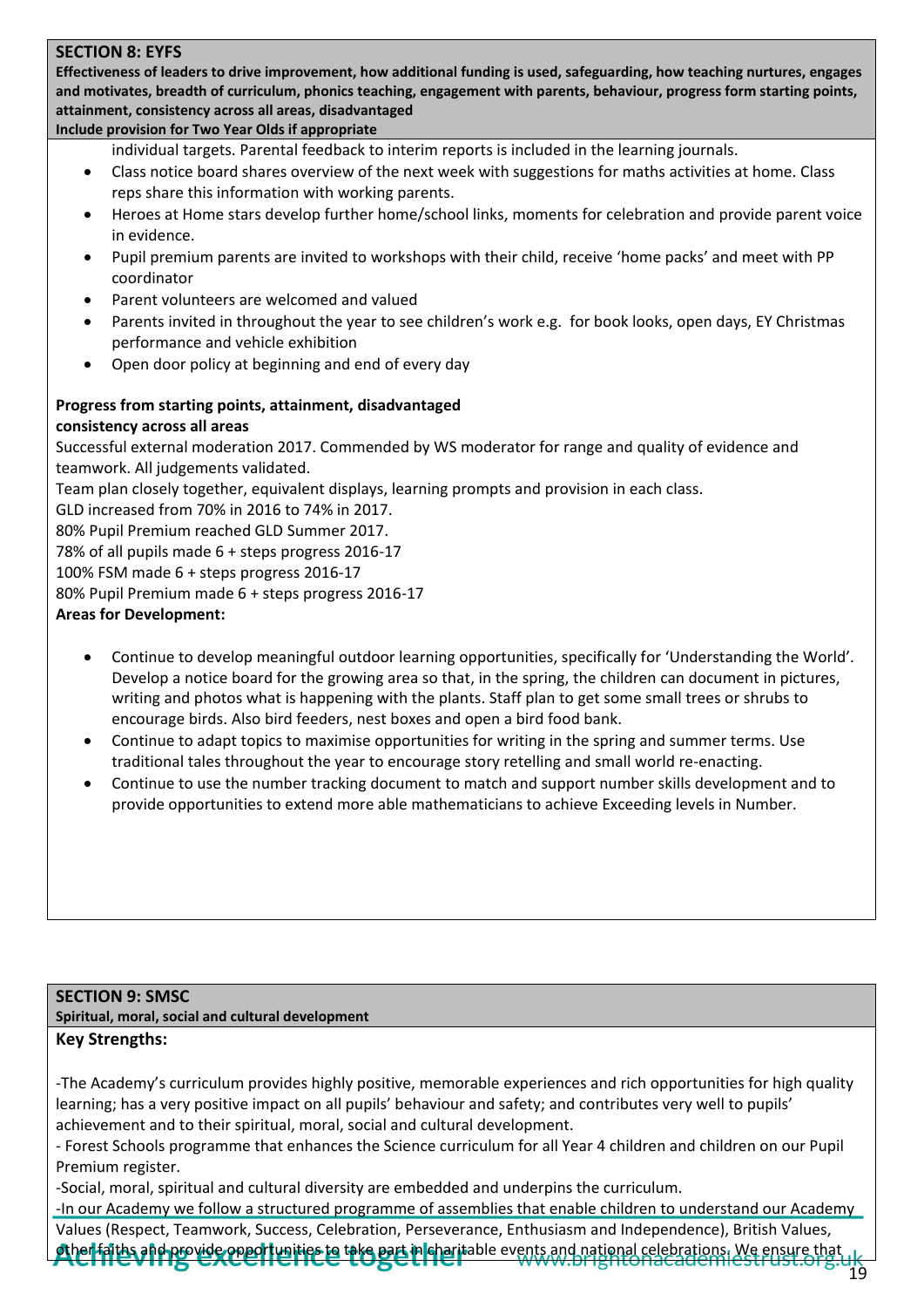#### **SECTION 9: SMSC**

# **Spiritual, moral, social and cultural development**

they are well prepared to respect others and contribute to wider society and life in Britain.

-We have developed a British Values Curriculum statement identifying areas of the curriculum where British Values are taught and explored.

-Whole School elections held in line with National elections (2015/2017) this enabled children to identify with the democratic process.

-We have an elected and democratic School Council.

- The Academy is a harmonious community where people from different faiths and social backgrounds get on well together and respect differences. The School Council and new PSHCE curriculum provide all pupils with an excellent opportunity to take responsibility and participate in decision-making. The outcomes contribute to the quality of teaching, learning and curriculum. This process is a valuable part of our ethos.

-In our Academy we follow a structured programme of assemblies that enable children to understand our School Values (Respect, Teamwork, Success, Celebration, Perseverance, Enthusiasm and Independence), British Values, other faiths and provide opportunities to take part in charitable events and national celebrations. We ensure that they are well prepared to respect others and contribute to wider society and life in Britain.

-There is an acceptance and engagement with the fundamental British Values across our Academy.

-Children develop and demonstrate skills and attitudes that will allow them to participate fully in and contribute positively to life in modern Britain.

**Democracy**- regular school elections in line with national elections for KS1 and KS2 children, pupil election of house captains, school council and eco warriors. Children are given opportunities to raise concerns, make decisions or share ideas with the school council.

**Rule of Law** – development of our own school codes of behaviour based on rights and responsibilities, links with emergency services, class behaviour codes developed together in each classroom.

**Individual liberty** –Choice of challenge in work, choice of activity in playtimes, a wide range of after-school clubs on offer, expectations are set and pupils understand how to make safe choices.

**Mutual Respect**- In a recent pupil questionnaire 100% of children stated that adults in our academy cared about them. We work hard to develop a language of respect and emphasise the importance of good manners and this is reinforced through our Behaviour policy, values and ethos. Many opportunities are provided for children to work in teams (houses). Peer mediators, playground pals and sports leaders also play a significant role.

**Tolerance for those with differing faiths** – in a recent pupil questionnaire 100% of children felt that our Academy teaches us to respect people who are different. We have a coordinated assembly programme celebrating diversity and welcome visitors into our Academy (community assemblies). Whole School Scheme of work for RE and significant events celebrated in assemblies.

-In all subjects of the curriculum we make a contribution to the Spiritual, Moral, Social and Cultural Development of all our pupils through the taught curriculum and through the appropriate teaching and learning strategies e.g. discussion, reflection, pupil participation, circle times and collective worship.

# **Spiritual Development**

-Development of mindfulness sessions across the Academy for some children this may be the start of their day. -Class time dedicated to reflection on learning. (use of our crystal ball)

-Use of imagination and creativity across our broad topic based curriculum and our PHSCE and RE curriculums -Development of self- confidence, taking part and performing in class assemblies, school productions or activities.

# **Moral Development**

-Good Behaviour code

-School Values and behaviour system designed to celebrate positive behaviour. In a recent pupil survey, 98% of children said they liked having our school values.

-Think sheet – children have the opportunity to reflect when things go wrong and are encouraged to understand the consequences of their behaviour and actions.

-PHSCE curriculum gives children the opportunity to discuss a dilemma.

# **Social Development**

-Opportunities for all children to interact positively across a range of situations e.g. many clubs, sports activities, competitions, church visits, village day parade, cross phase curriculum weeks, singing in the community and Super Celebrations.